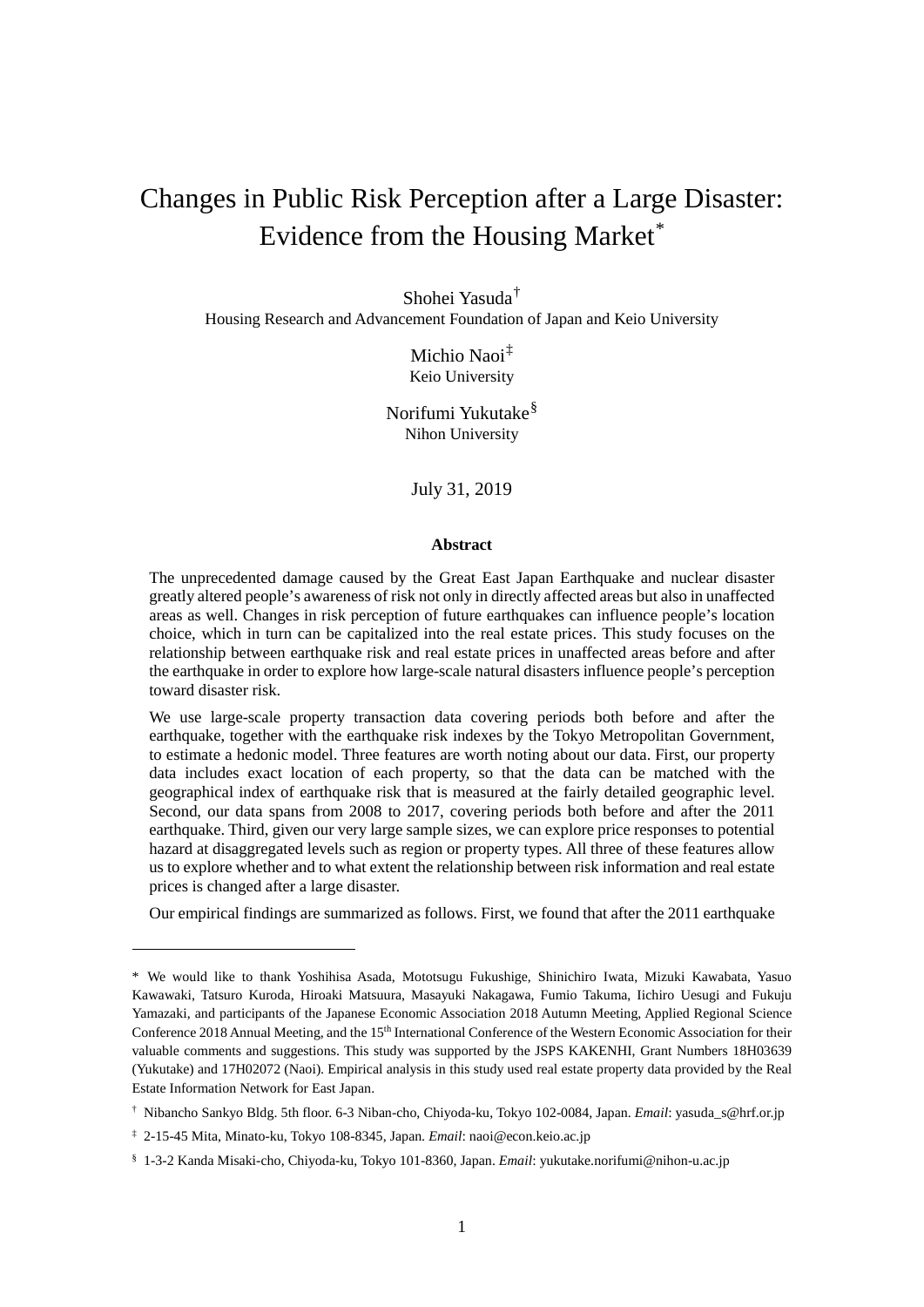house prices are dropped more in relatively risky areas than in safer areas for condominium units sold in these areas. In comparison, we could not find any evidence that housing rents are decreased more in risky areas as compared to safer areas. These results suggest that changes in risk perception are found for prospective homebuyers, rather than for tenants. Second, post-quake price drops are particularly eminent for properties built under the new earthquake resistance standards or for those properties located on upper floors. Third, price drops in risky areas are substantial for relatively large houses (three- or more bedroom houses). Since people in houses with three- or more bedrooms are more likely to have children, our results suggest that households with children could alter their risk perception after the disaster. Fourth, we found that significant post-quake price discounts can be observed for three to five years following the earthquake, after which price levels return to their pre-quake baseline.

*Keywords*: hedonic analysis, earthquake risk, risk perception, housing market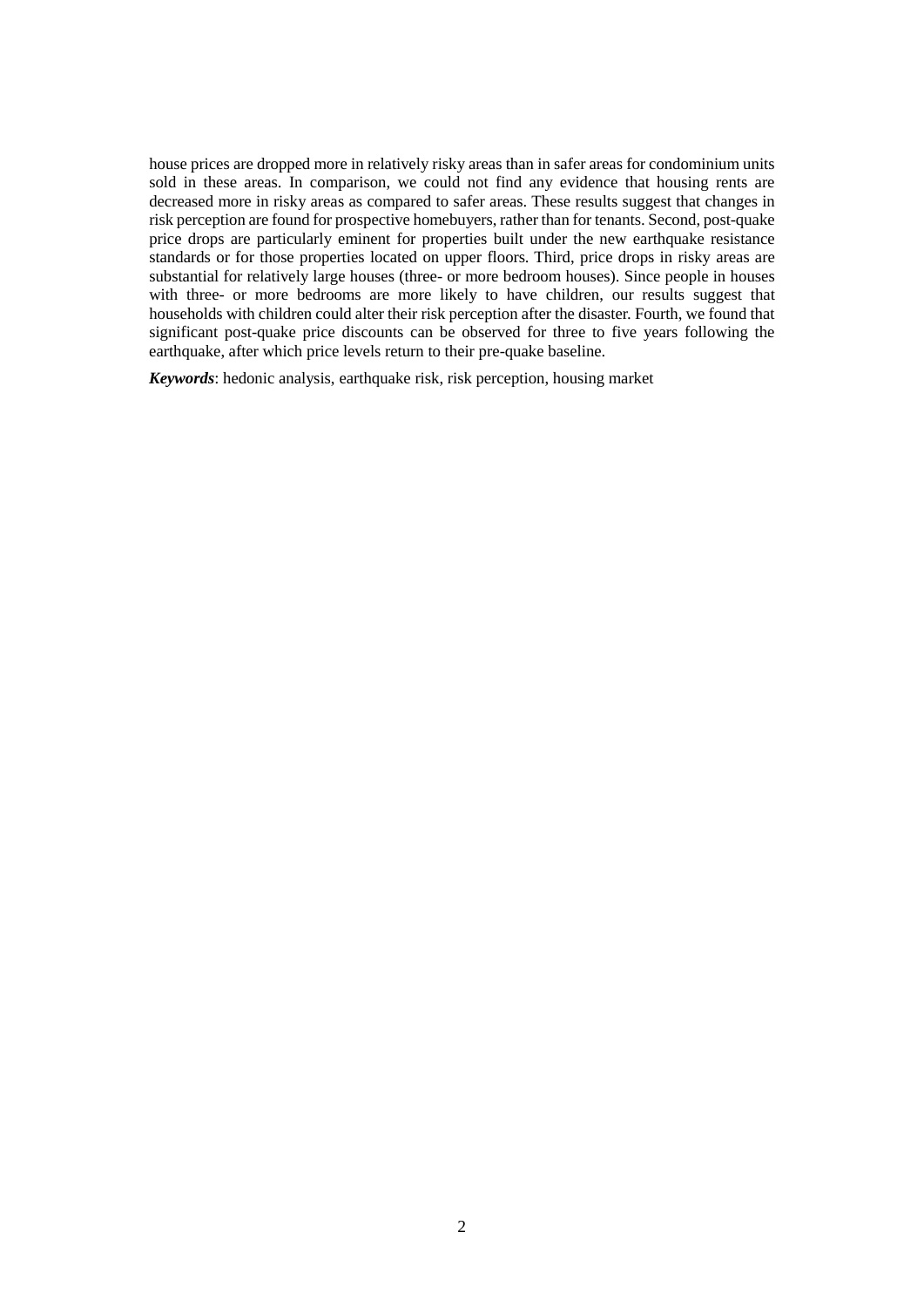## **1 Introduction**

-

The unprecedented damage caused by the Great East Japan Earthquake and subsequent tsunami could substantially changed people's awareness of potential disaster risk in Japan. The purpose of this paper is to explore how large-scale natural disasters influence people's perception toward disaster risk in unaffected areas.

[Figure 1](#page-16-0) illustrates trends in Google search frequencies for two keywords that are associated disaster risks—"earthquake risk index" and "Tokyo inland earthquake"—in Tokyo, covering periods both before and after the 2011 earthquake. It shows that search frequencies for these two keywords dramatically increased in the immediate aftermath of the Great East Japan Earthquake (March 20[1](#page-2-0)1, dashed line).<sup>1</sup> This suggests that people's perception toward potential risk of future earthquakes increased in Tokyo, a city that received hardly any direct damage from the 2011 earthquake. [2](#page-2-1)

## [\(Figure 1](#page-16-0) here)

Changes in risk perception of future earthquakes can influence people's location choice, which, in turn, can be capitalized into the real estate prices. This paper focuses the relationship between earthquake risk and house prices in Tokyo metropolitan area, and tests whether the relationship is changed after the Great East Japan Earthquake in 2011.

The frequency of large-scale earthquakes is low, which makes it difficult to predict if they will cause widespread damage. Consumer risk perception thus greatly depends on subjective assessments, and is therefore subject to bias (Lichtenstein et al., 1978; Kask and Maani, 1992; Rogers, 1997). Under these circumstances, actual occurrences of earthquakes can provide additional information for consumers to make assessments of low-frequency disaster risk.

In this study, we examine the relationship between earthquake risk and real estate prices before and after the Great East Japan Earthquake in the Tokyo metropolitan area. Specifically, we use large-scale property transaction data covering periods both before and after the earthquake, together with the earthquake risk indexes by the Tokyo Metropolitan Government, to estimate a hedonic model.

Three additional features are worth noting about our data. First, our property data includes exact location of each property, so that the data can be matched with the geographical index of

<span id="page-2-0"></span><sup>1</sup> [Figure 1](#page-16-0) also shows that the search frequencies have several spikes after the 2011 earthquake. The number of searches for both keywords increased in September 2011 and March 2012. In both cases, the number of searches was greatly influenced by an extensive media coverage on the Great East Japan Earthquake, coinciding with a September 1 disaster prevention day, and in the case of the latter, the period marking one year after the earthquake. In addition, there was a dramatic increase in the number of searches only for the keywords "earthquake risk index" in September 2013. This was due to the release of the seventh "Survey of District-based Vulnerability to Earthquake Disaster" by the Tokyo Metropolitan government that same month.

<span id="page-2-1"></span><sup>&</sup>lt;sup>2</sup> Direct damage to Tokyo from the Great East Japan Earthquake was minor, but that does not mean it was left completely unharmed. According to the 2017 White Paper on Fire Service, the number of dead and injured in Tokyo was 8 and 119 people, respectively. The number of homes and other buildings that were completely destroyed was 20, with a further 223 buildings partially destroyed (FDMA, 2017).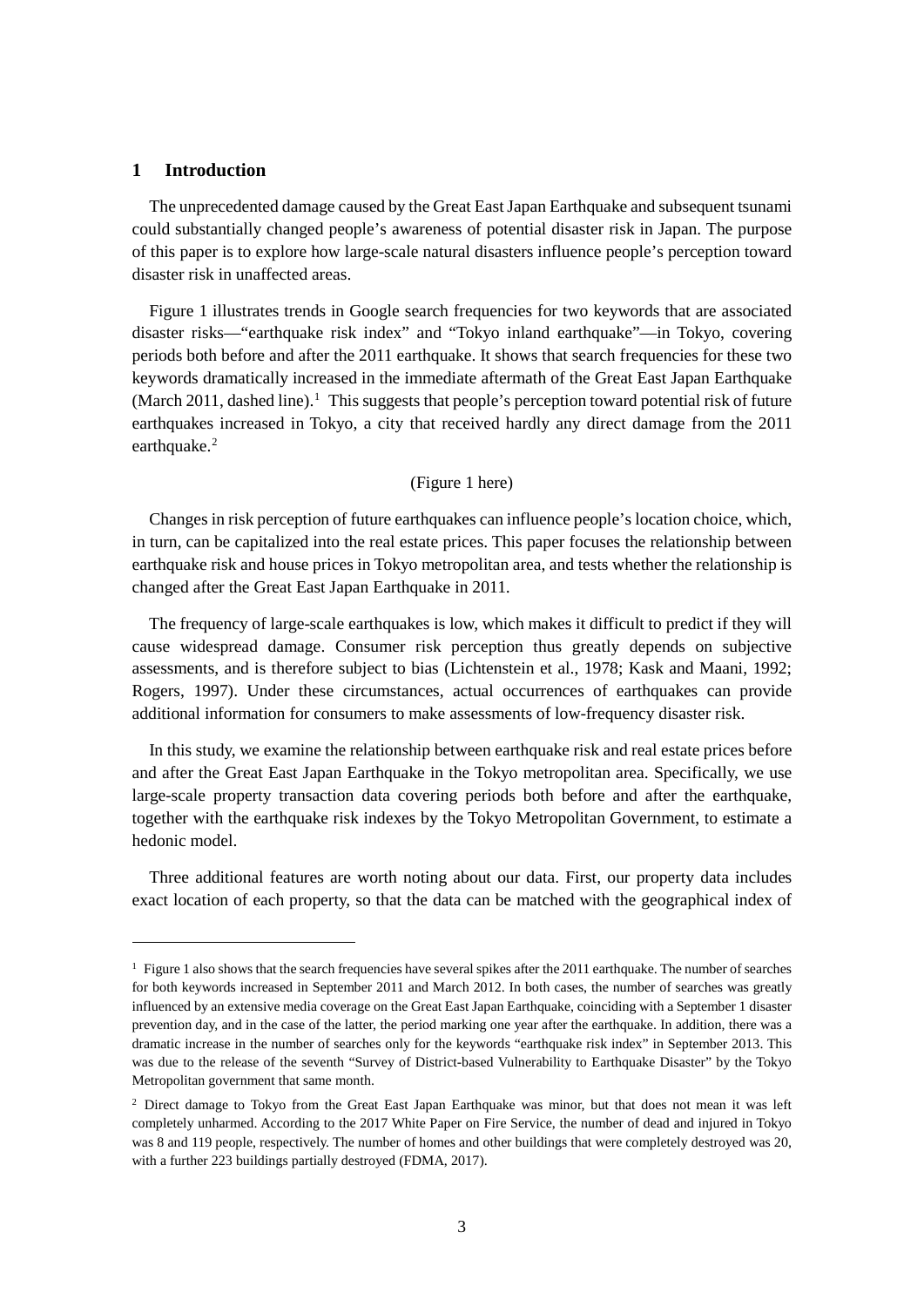earthquake risk that is measured at the fairly detailed geographic level. Second, our data spans from January 2001 to September 2017, covering periods both before and after the 2011 earthquake. Third, given our very large sample sizes, we can explore price responses to potential hazard at disaggregated levels such as region or property types. All three of these features allow us to explore whether and to what extent the relationship between risk information and real estate prices is changed after a large disaster.

The results of our analysis indicate the following. First, we found that house prices in risky areas are declined relative to those in safer areas after the earthquake. In comparison, we could not find any evidence that the relationship housing rents and earthquake risk is changed after the earthquake. These results suggest that changes in risk perception are found for prospective homebuyers, rather than for tenants. Second, price drops are particularly eminent for properties built under the new earthquake resistance standards, or for properties located on upper floors. Third, price drops in risky areas can be observed for relatively large houses (three- or more bedroom houses). Since people in houses with three- or more bedrooms are more likely to have children, our results suggest that households with children could alter their risk perception after the disaster. Fourth, we found that price drops in risky areas were observed for several years after the earthquake but after that, prices reverted to their pre-quake levels.

The organization of this paper is as follows below. In Section [2,](#page-3-0) we briefly discuss the mechanism by which large-scale disasters can influence the people's risk perception and real estate prices in unaffected areas. In Section [3,](#page-5-0) we explain our dataset and variables, and present an empirical model. In Section [4,](#page-8-0) we present our estimation results, and offer a possible interpretation. Finally, in Section [5,](#page-12-0) we describe our conclusions and remaining issues.

# <span id="page-3-0"></span>**2 Changes in Risk Perception after Large Disasters**

How do people change their perception toward the risk of potential disasters after the actual occurrence of large disasters in other areas? First, it is possible that assessments of the likelihood of earthquake occurrence (hazard) may change with the occurrence of an actual disaster. Studies of people's risk perception of low-frequency, high-consequence hazards such as earthquakes offer two different possibilities for the direction of changes after the occurrence of an actual disaster. For example, Lichetenstein et al. (1978) and Viscusi (1985) show that people without disaster experiences tend to overestimate the probability of rare disasters, suggesting that people might decrease their probability assessments after an actual disaster. On the other hand, according to studies such as those by Kask and Maani (1992), and Kunreuther and Pauly (2004), people tend to recognize probability as likely being zero, and act accordingly, when objective probability falls below some threshold. If information stemming from an actual disaster works in the direction of eliminating people's risk perception bias, people might raise their probability assessments after an event.

Second, knowing actual damage circumstances through media coverage or other means may result in a revised assessment of vulnerability to disasters. That is, even if there is no change in assessment of the likelihood of disaster, assessing the occurrence and scale of damage will change when a single disaster occurs.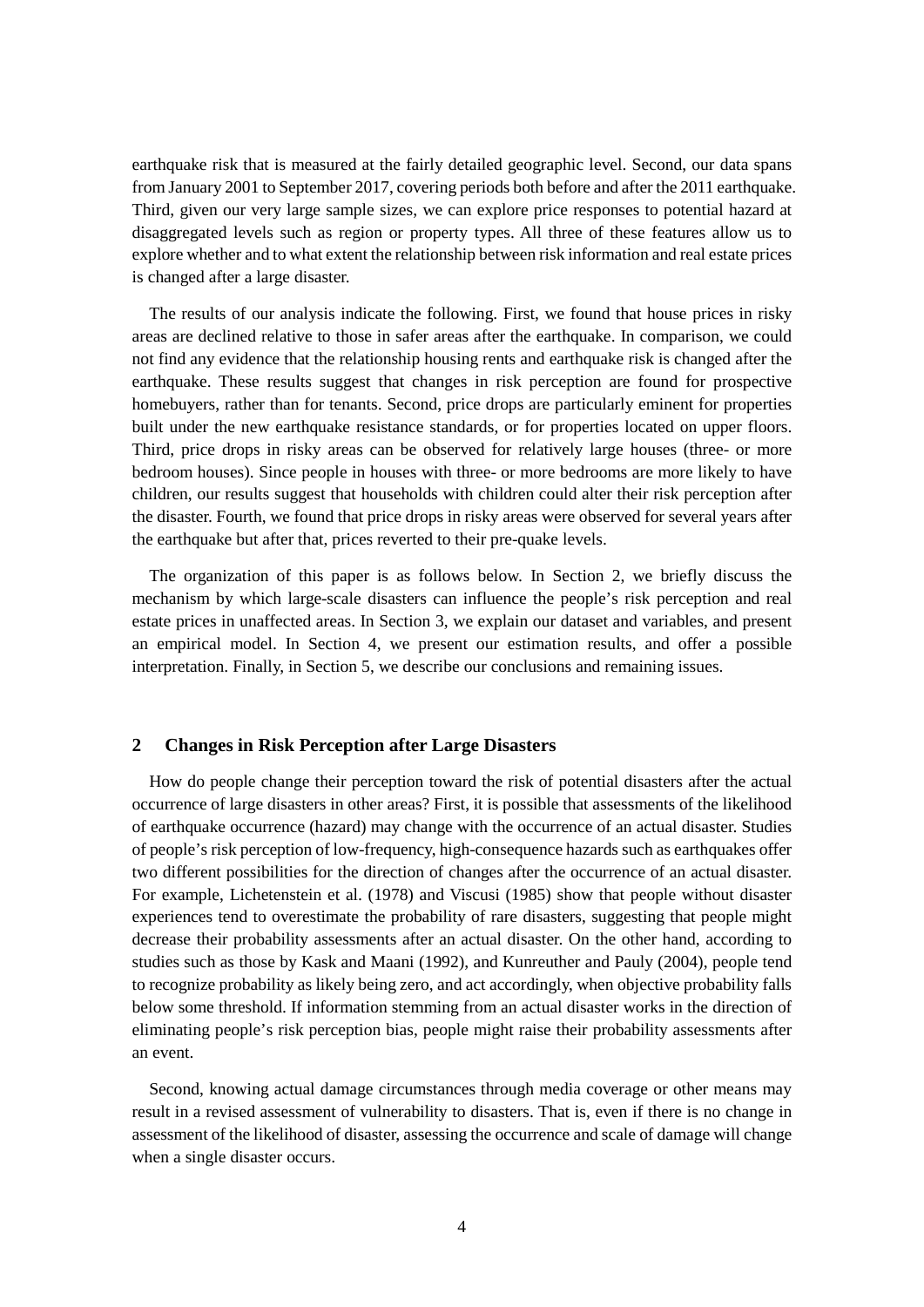Third, it is possible that people's attitude to risk changes with the occurrence of a disaster. For example, recent studies, such as by Cameron and Shah (2015) and Said et al. (2015), suggest the possibility of greater risk avoidance by individuals who have experienced a disaster. [3](#page-4-0) Risk-averse individuals demand large premiums for dwelling in risk-prone regions, and therefore, even if there is no tentative change in risk assessments, disasters may subsequently alter the relationship between risk and real estate prices.

There have been a limited but growing number of studies investigating whether the relationship between disaster risk information and real estate prices is changed after a large disaster. [4](#page-4-1) Beron et al. (1997) examined the impact of the 1989 Loma Prieta earthquake in the San Francisco Bay Area, and found that the negative impact of risk indexes on real estate prices was greater prior to the earthquake. These results imply that residents lowered their risk assessment of future earthquakes after the disaster.

On the other hand, Gu et al. (2018) examined the impact of Great Hanshin–Awaji Earthquake in 1995 on risk perception toward nearby active fault. [5](#page-4-2) Their empirical results suggest that land prices substantially decreased in areas closer to the Uemachi fault—which is a potential source of future earthquakes but not directly related to the 1995 earthquake—after the disaster. Kawawaki (2007) studied changes in the relationship between earthquake risk and real estate prices over time using the area affected by the Great Hanshin–Awaji Earthquake, showing a relative decrease in land prices in several years after the earthquake. Naoi et al. (2009) showed that large-scale earthquakes can lead to a decrease in housing prices in nearby areas that did not receive direct damage. These results suggest that residents in unaffected areas might increase their risk assessments after a disaster. [6](#page-4-3)

Another line of research examines the impact of the Fukushima nuclear disaster on people's risk perception by looking at real estate prices in areas close to nuclear power plants outside Fukushima (Boes et al., 2015; Fink and Stratmann, 2015; Zhu et al., 2016; Bauer et al, 2017; Kawaguchi and Yukutake, 2017; Tanaka and Zabel, 2018). Some of these studies showed that real estate prices in the vicinity of nuclear power plants outside Fukushima decreased after the incident. However, magnitude, spatial scope, and statistical significance of the impact differs substantially

-

<span id="page-4-0"></span><sup>&</sup>lt;sup>3</sup> On the other hand, regarding the subject of this study (the Great East Japan Earthquake), results of analyses, such as that by Hanaoka et al. (2015), show that the degree of risk avoidance after an earthquake decreases as individuals gain more experience of major damage (intensity) due to an earthquake.

<span id="page-4-1"></span><sup>4</sup> Our literature review here primarily focuses on papers regarding earthquakes. However, there are also previous studies focusing on floods and other types of natural disasters (Bin and Polasky, 2004; Kousky, 2010; Bin and Landry, 2013; Atreya et al., 2013). In addition, while the impact of past disasters on real estate prices (i.e., a hedonic approach) is widely investigated in the literature, there are also several studies investigating its impact on subjective risk assessment of disaster victims (Lo and Cheung, 2015), the disaster prevention behavior such as insurance purchases (Jiang et al. 2013; Gallagher, 2014; Kousky, 2017), and disaster awareness and preparedness (Naoi et al., 2012).

<span id="page-4-2"></span><sup>5</sup> In addition, Nakagawa et al. (2009) analyzed the relationship between earthquake risk and land prices in the Tokyo metropolitan area during a period extending before and after the Great Hanshin–Awaji Earthquake. This analysis did not find the core reason for changes due to the 1995 earthquake in the relationship between earthquake risk and land prices.

<span id="page-4-3"></span><sup>6</sup> In the context of the Great East Japan Earthquake, Ishizuka and Yokoi (2017) studied whether the relationship between earthquake risk and land prices is changed after the earthquake.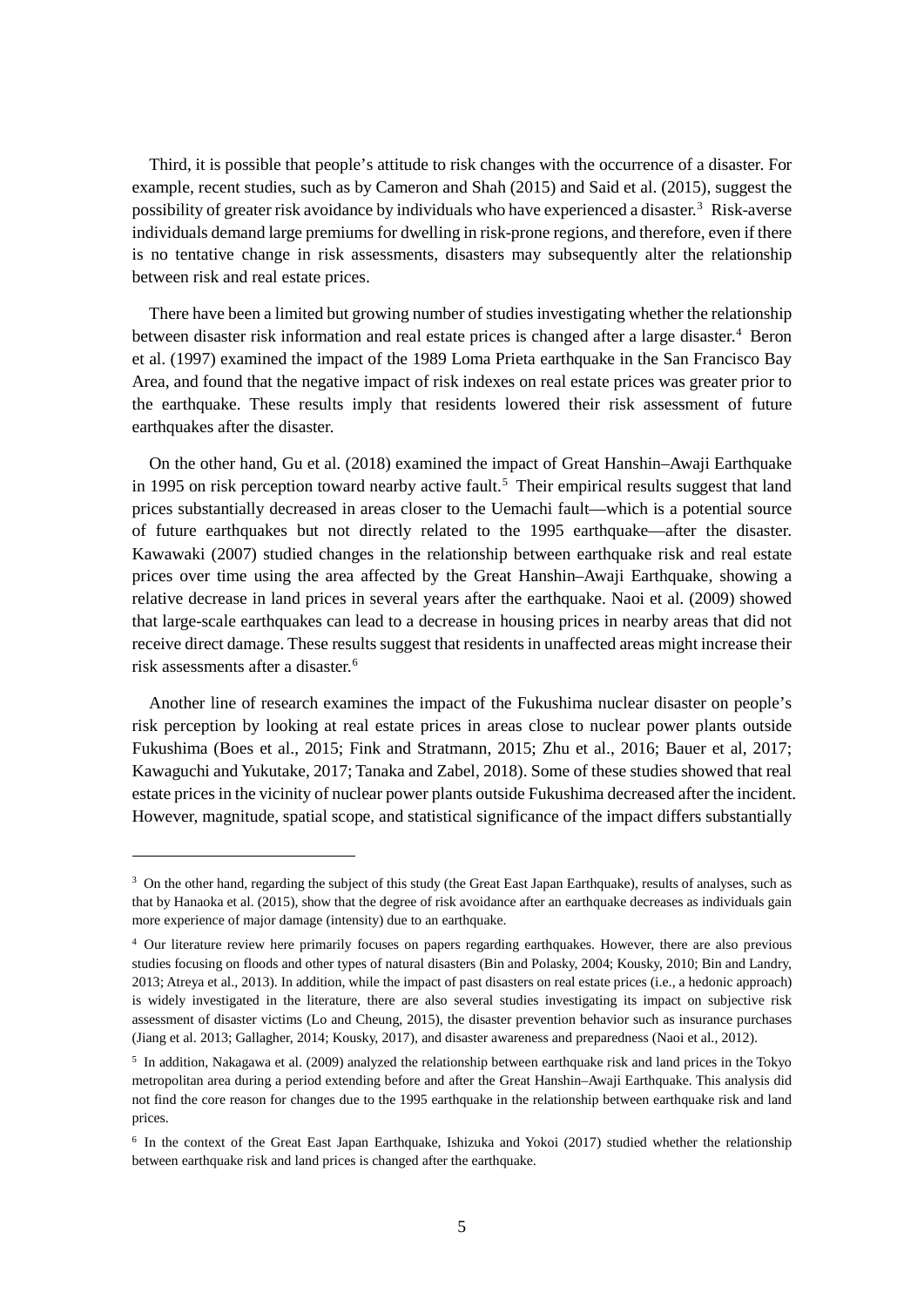across studies depending on factors such as the area analyzed and the type of real estate traded (property for rental or sale, land, etc.).

## <span id="page-5-0"></span>**3 Data and Empirical Model**

## <span id="page-5-3"></span>**3.1 Earthquake Risk Index**

-

A location-specific risk of potential earthquake damage is taken from the "Survey of District-based Vulnerability to Earthquake Disaster" released by the Tokyo Metropolitan Government.<sup>[7](#page-5-1)</sup> The survey provides a location specific earthquake risk index that ranks each administrative district—called Cho-Cho-Moku in Japanese (hereafter CCM)—on a five-point scale, with 1 being the safest and 5 being the riskiest. The CCMs are administrative districts subordinate to local governments, largely corresponding to seven-digit postal codes. [8](#page-5-2) The risk index was first released in November 1975, and has subsequently been updated roughly every five years, incorporating the latest data and methodologies. In the following analysis, we use the index reported in the sixth wave of the survey (published in February 2008), which was available at the time of the Great East Japan Earthquake.

The survey reports two distinct risk indices, each of which captures different aspects of earthquake risk: building collapse and fire. The index for building collapse measures the likelihood of buildings to collapse or tilt from earthquake tremors. They are assessed based on factors such as building composition and ground/soil characteristics in the neighborhood. For example, risky areas tend to have structures with poor earthquake resistance quality or have soil conditions susceptible to the seismic tremors. The index of fire risk, on the other hand, measures the likelihood of fire outbreak or spread due to the occurrence of an earthquake. They are assessed based on factors such as fire resistance quality and density of buildings in the neighborhood. For example, risky areas tend to have more wooden buildings or have higher structure density without sufficient architectural firebreaks (such as wide streets or parks). The survey also reports the combined risk index that account for both aspects of earthquake risk. We use the combined risk index in our baseline analysis, and use two specific indices (building collapse risk and fire risk) in a supplementary analysis.

[Figure 2](#page-17-0) shows the geographical distribution of the combined risk. High-risk areas are particularly concentrated in the Northeastern part of Tokyo, which is usually considered as the Tokyo's inner-city district located along two major rivers (Arakawa and Sumidagawa rivers). These areas have ground characteristics particularly susceptible to earthquakes (such as alluvial lowlands and valley bottom lowlands) and are mostly residential with a dense crowding of old wooden buildings.

## [\(Figure 2](#page-17-0) here)

<span id="page-5-1"></span><sup>7</sup> Original survey results and related documents are available from http://www.toshiseibi.metro.tokyo.jp/bosai/ chousa\_6/home.htm.

<span id="page-5-2"></span><sup>8</sup> The most recent survey released in 2018 assesses earthquake risk for 5,177 CCMs in Tokyo.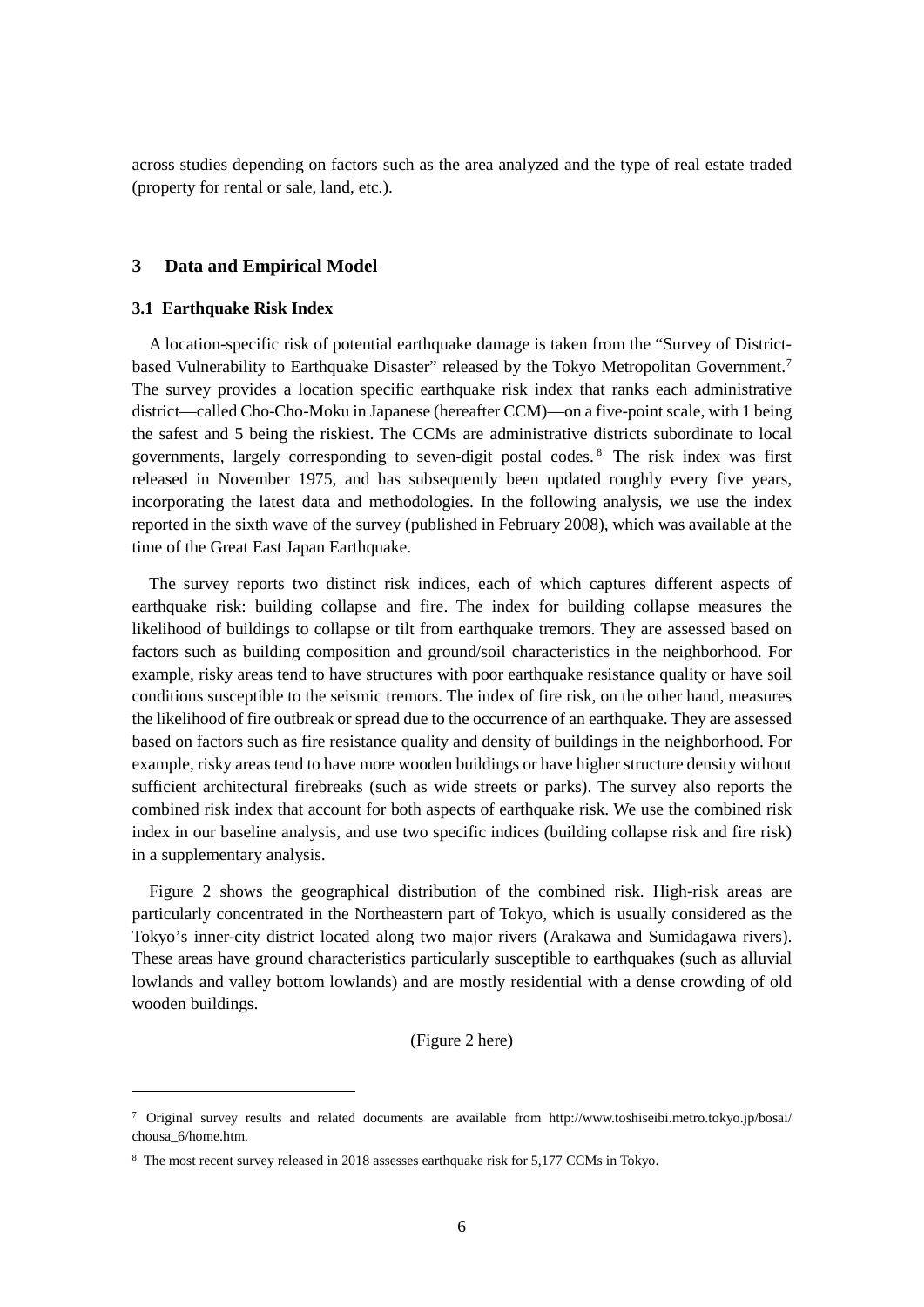#### **3.2 Housing Transaction Data**

Our housing transaction data is provided by the Real Estate Transaction Promotion Center (RETPC), which is an association of real estate agents. The RETPC provides the largest Multiple Listing Service (MLS) in Japan—called Real Estate Information Network System (hereinafter, REINS)<sup>[9](#page-6-0)</sup>. As of December 2017, the REINS database provides 324,192 sales listings and 541,005 rental listings.

We extract the final transaction information (such as contract sales prices and rents) from the REINS listing database. Our dataset includes all property transactions in Tokyo's 23 districts ("ku" in Japanese) registered in the REINS database. In our main empirical analysis, we focus on property transactions made between March 11, 2008 and March 10, 2013, covering periods both before and after the 2011 earthquake. The data include both sales and rental transactions of condominium units. After eliminating observations with missing values, we have 53,181 sales transactions and 268,743 rental transactions.<sup>10</sup> Tabl[e 1](#page-19-0) shows the summary statistics for sales and rental transactions. On average, we do not find any major changes in property characteristics before and after the earthquake, except for the age of buildings.

(Table 1 here)

#### **3.3 Empirical Model**

-

Our benchmark regression model is given as follows.

$$
\log p_{ijt} = \alpha_k + \sum_{r \in \{M, H\}} {\{\beta^r 1[Z_j = r] + \delta^r D_t \cdot 1[Z_j = r]\} + \gamma' X_{it} + \phi D_t + u_{ijt},
$$
\n(1)

where *i* indexes property, *i* represents the CCM in which a property is located,  $k$  is the district, and  $t$  is the year of transaction. Unless otherwise noted, transaction years are defined using March 11 as a reference date in the following analysis. That is, the 2011 dummy takes the value of one for property transactions made between March 11, 2011 and March 10, 2012.  $p_{iit}$  is the transaction price (for sales transactions) or contracted rent (for rental transactions), and  $D_t$  is a dummy variable that takes the value of one for properties traded after the Great East Japan Earthquake (on or after March 11, 2011).  $Z_i$  is a CCM's local risk index, where low risk areas  $(r = L)$  are CCMs with risk index being 1, medium-risk areas  $(r = M)$  are CCMs with risk

<span id="page-6-0"></span><sup>9</sup> There are four independent MLSs operated by the RETPC covering different regions in Japan. Our transaction data is taken from the REINS for East Japan, which covers listings in 17 prefectures in northeastern Japan including Tokyo.

<span id="page-6-1"></span><sup>&</sup>lt;sup>10</sup> We also exclude outliers in terms of transaction prices and rents. For sales transactions, we exclude observations with transaction prices higher than one billion JPY or lower than one million JPY. For rental transactions, we exclude observations with monthly rents higher than 10 million JPY or lower than 10 thousand JPY. These sample restrictions are, however, minor in comparison to our total sample sizes. Number of excluded observations are 27 for sales transactions and 1,148 for rental transactions.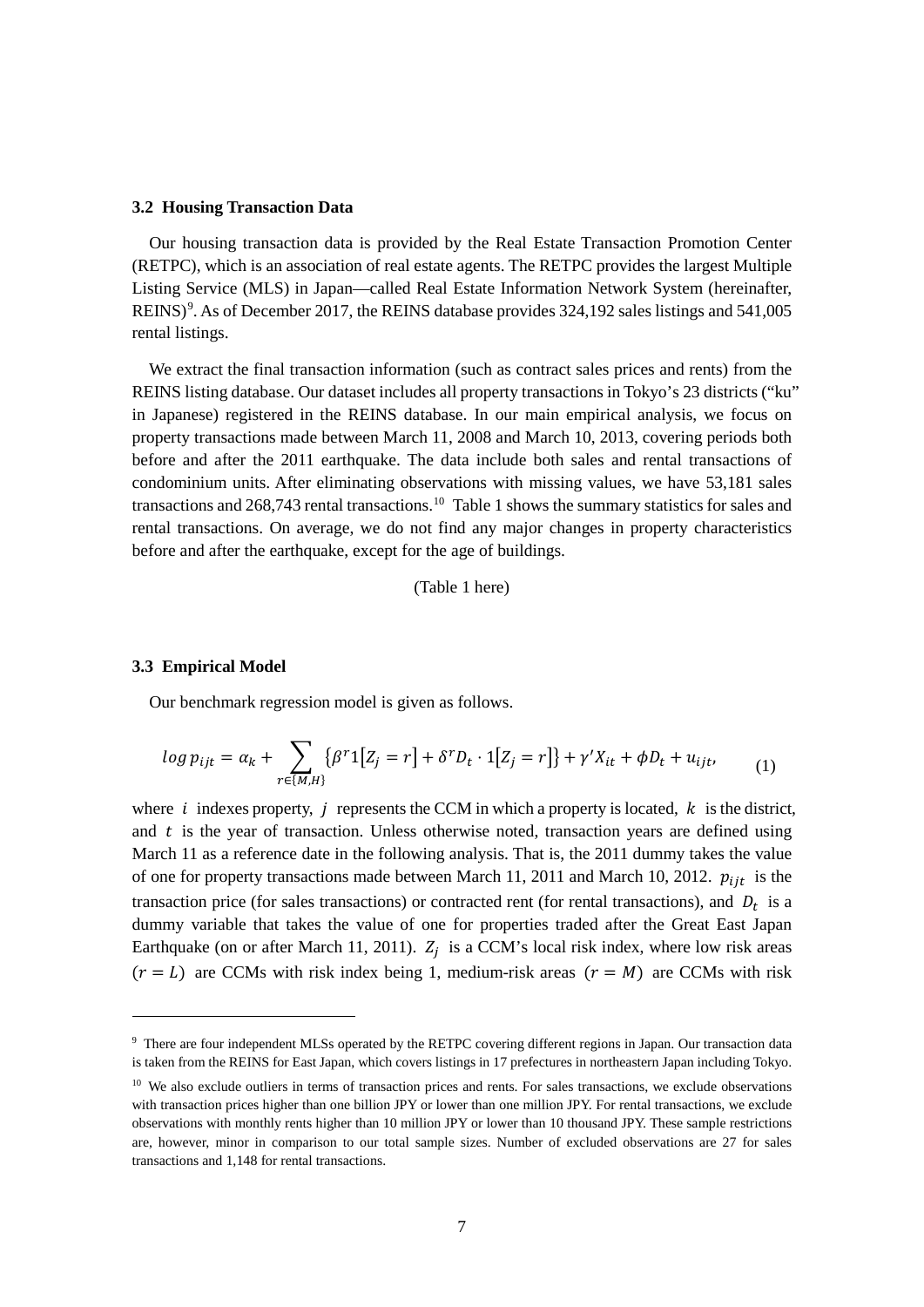index being 2, and high-risk areas  $(r = H)$  are CCMs with risk index being 3 or higher (Nakagawa et al., 2009).<sup>[11](#page-7-0)</sup>  $1[Z_i = r]$  is a dummy variable that takes the value of one if  $Z_i = r$ and zero otherwise.

In Equation (1),  $\beta$  represents the baseline relationship between earthquake risk and house prices prior to the earthquake. Since we omit the dummy variable for low risk areas  $(r = L)$  as a reference category,  $\beta^M$  and  $\beta^H$  show price differentials in medium- and high-risk areas, respectively, as compared to low risk areas during periods before the 2011 earthquake.

Our parameter of interest is  $\delta$ , which represents the additional changes in price differentials after the 2011 earthquake. Since we omit the dummy variable for low risk areas  $(r = L)$  as a reference category, the coefficient estimates for  $\delta^M$  and  $\delta^H$  represent the additional price differentials in medium- and high-risk areas, relative to low-risk areas, observed after the 2011 earthquake.<sup>12</sup> For example,  $\delta^M$  represents post-quake changes in average house price/rent in areas with medium risk  $(r = M)$  after the earthquake, relative to that in areas with low risk  $(r = L)$ . If people's relative risk assessment for locations with different earthquake risk changed after the earthquake,  $\delta^M$  and  $\delta^H$  can be different from zero. In particular, if people change their risk assessment in a way that they think already risky areas even riskier after the earthquake, the value of these coefficients will be negative.

In Equation (1), we also control for a set of property characteristics,  $X_{it}$ , which include building age, earthquake resistance quality,<sup>[13](#page-7-2)</sup> distance to four major stations in Tokyo, floor space in square meter, floor level in which a unit is located<sup>14</sup>, and the type of structure.<sup>[15](#page-7-4)</sup> In order to control for unobserved location heterogeneity and location-specific time trends, we add district fixed effects  $(\alpha_k)$ , district×calendar year fixed effects, and district×month fixed effects.

A major concern of the analysis based on Equation (1) is bias due to unobservable factors specific to geographical divisions smaller than districts. As shown in [Figure 2,](#page-17-0) areas with high earthquake risk are geographically concentrated. Within-district heterogeneity correlated with local earthquake risk as well as price/rent levels can bias our estimates based on Equation (1). In

<u>.</u>

<span id="page-7-0"></span><sup>&</sup>lt;sup>11</sup> Ranks 3, 4 and 5 are combined in the following analysis because there are few CCMs with ranks 4 or 5. In particular, properties located in CCMs with the highest risk index (rank 5) are less than 2.5% of the full sample. As a result, when we examine the impacts of ranks 4 and 5 separately, they are not always estimated precisely enough to draw strong evidence. However, we find that the overall pattern of estimation results is roughly consistent with our main findings shown below.

<span id="page-7-1"></span><sup>&</sup>lt;sup>12</sup> Note that post-quake changes in average price/rent in the safest areas are captured by the coefficient  $\phi$  of the postquake dummy variable,  $D_t$ .

<span id="page-7-2"></span> $13$  This variable takes the value of one if the unit was built on or after June 1, 1981, and zero otherwise. Since earthquake building code was substantially upgraded by the 1981 amendment of the Building Standard Law, structures built under the new building code are considered to have better seismic resistance quality.

<span id="page-7-3"></span> $14$  The floor location is available only for condominium units, and thus is not included in explanatory variables in estimates using detached housing as samples.

<span id="page-7-4"></span><sup>&</sup>lt;sup>15</sup> The type of structure in the data are wood frame, block, steel frame, reinforced concrete (RC), steal reinforced concrete (SRC), precast concrete (PC), hard precast concrete (HPC), light gauge steel frame, and others. We used dummy variables for each of these categories in the analysis.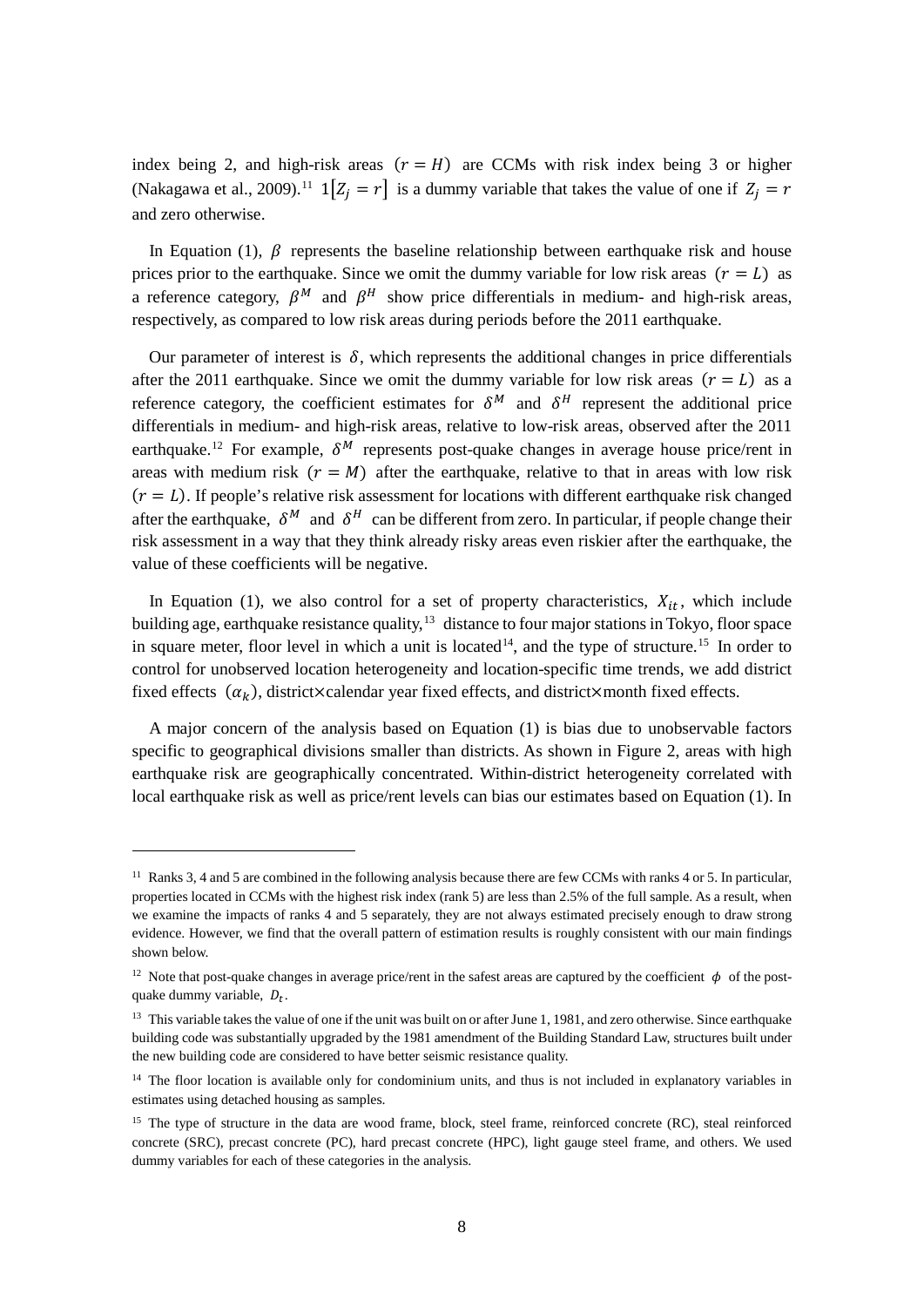order to address this issue, our preferred specification controls for fixed effects at the CCM levels.

$$
log p_{ijt} = \alpha_j + \sum_{r \in \{M, H\}} \delta^r D_t \cdot I[Z_j = r] + \gamma' X_{it} + \phi D_t + u_{ijt}, \qquad (2)
$$

In Equation (2),  $\alpha_i$  represents the fixed effects for CCMs, which controls for any timeinvariant heterogeneity at the CCM level. Since the earthquake risk index  $Z_i$  is a variable measured at the CCM level,  $\beta$ 's are omitted from Equation (2). On the other hand,  $\delta^r$  represents changes in price differentials in medium- and high-risk areas, relative to low-risk areas, observed after the 2011 earthquake as in Equation (1).

# <span id="page-8-0"></span>**4 Empirical Results**

# **4.1 Benchmark Results**

[Table 2](#page-20-0) shows our benchmark regression results based on Equations (1) and (2). Columns [1] and [2] are the results for sales transactions, and columns [3] and [4] are the results for rental transactions. For each transaction type, we run two regressions; one controlling for the districtlevel fixed effects (first column), and the other controlling for the CCM-level fixed effects (second column). We report the cluster-robust standard errors for all of the results below using the CCMs as a unit of clustering.

## [\(Table 2](#page-20-0) here)

Regarding the relationship between earthquake risk index and house prices/rents before the earthquake, significant price discounts in medium- and high-risk areas are found for rental transactions but not for sales transactions. As compared to low-risk areas, housing rents in medium- and high-risk areas are discounted by about 2 percent. Our estimates are basically in line with those in previous studies. Nakagawa et al. (2007), using the same earthquake risk index as ours, show that housing rents in high-risk areas are significantly discounted as compared to lowrisk areas.

In comparison, we do not find any statistically significant relationship between earthquake risk and transaction prices for condominium units for sale. One explanation is that, due to differences in the quality of building located in risky areas (such as their level of earthquake resistance performance), a price discount for condominium units in risky areas may be partially offset by the better quality of building in these areas. We will discuss this point further in the next section.

When we look at the coefficient for the interaction term between post-earthquake dummy and earthquake risk index  $(\delta_r)$ , the following results are obtained. First, sales prices are decreased more in high-risk areas as compared to low-risk areas after the 2011 earthquake. According to our estimation results with CCM fixed effects, average price in low-risk areas decreased by about 2.6 percent (i.e., coefficient estimate on post-quake dummy variable). Medium- and high-risk areas saw an additional decrease by about 1.9 percent, leading to an overall decrease of about 4.5 percent. Second, price discounts in risky areas are not observed for rental transactions. Given that there already exist significant price discounts in high-risk areas prior to the earthquake, it is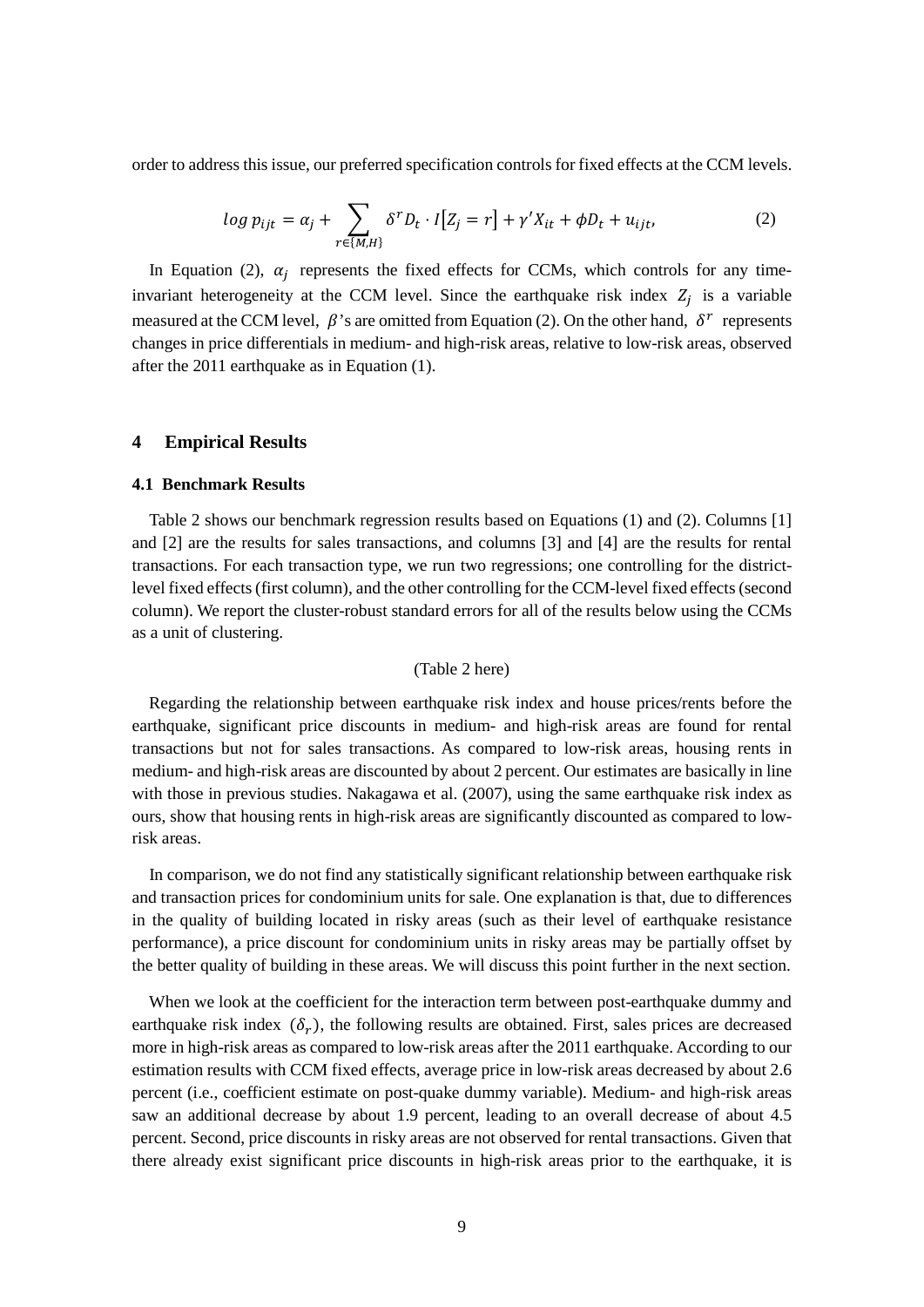possible that there were no additional changes to risk perception for rental housing.

Overall, we find significant post-quake price discounts in risky areas for sales condominium units, but not for rental units.

#### **4.2 Heterogeneous Price Responses**

#### A. Earthquake Resistance Standards

As discussed earlier, a major concern for the results presented in [Table 2](#page-20-0) is that there might be some property-specific factors that correlate with price/rent levels as well as with locationspecific earthquake risk. For example, housing units located in risky areas tend to have better earthquake resistance quality as a result of owner's self-protection investment, and better housing quality can raise the transaction prices. This can offset the impact of location-specific risk on house prices. Furthermore, if property owners in risky areas invest more in their properties after the earthquake, post-quake price changes in risky areas (i.e.,  $\delta_r$ 's in Equations (1) and (2)) can also be biased.

Conversely, post-quake changes in risk perception of existing residents and the resulting relocation decision can influence the composition of listed properties in the market. For example, existing homeowners in risky areas might choose to move out if they think their home has insufficient earthquake resistance quality. As a result, properties listed on the market might have lower quality after the earthquake than before, particularly in risky areas. In either case, failing to control for the earthquake resistance quality of each property can bias our estimates based on Equations (1) and (2).

In order to address the problem, we focus on the observable earthquake resistance standards as defined by the Building Standard Law. Specifically, the legal earthquake resistance standards were substantially upgraded by the 1981 amendment to the Building Standard Law. As a result, structures built under the new building code are considered to have better seismic resistance quality. In the following analysis, we examine whether the impact of earthquake risk on housing prices differs between properties under new and old earthquake resistance standards.

Table 3 shows the estimation results. We estimated separate regressions for properties under old and new earthquake standards.

#### (Table 3 here)

The results from column [1] indicate that, prior to the earthquake, significant price discounts are observed for sales units built under the old standards, but not for units built under the new standards. These results are consistent with Nakagawa et al. (2007) showing that the buildings under the old standard is more sensitive to earthquake risk than those under the new standard. In comparison, the results for rental units show that significant rent discounts are observed for units built under the new standards, but not for units built under the old standards (column [3]).

The results from columns [2] and [4], which control for fixed effects at the CCM level, indicate that post-quake changes in price/rent discounts are found for newer properties for sale, but not in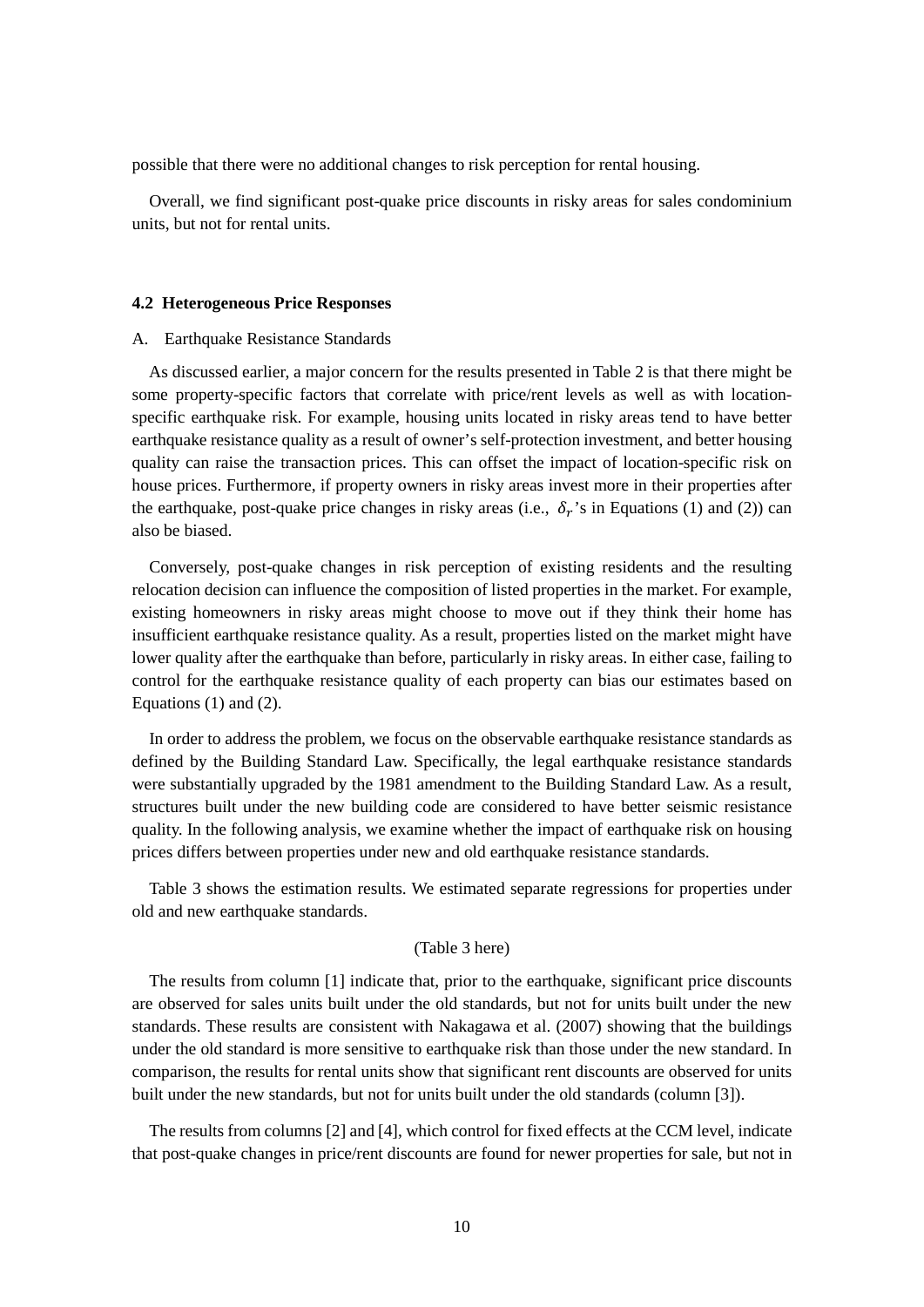other cases. Post-quake price discounts in medium- and high-risk areas increased by about 2.3 and 2.5 percent for sales transactions of units built under the new standards (column [2]).

## B. Property Size

As mentioned in section 2, several past studies have suggested the possibility that experience with disaster raises people's level of risk avoidance (Cameron and Shah, 2015; Said et al., 2015). Our dataset, however, does not include resident's attributes, and thus difficult to directly test this hypothesis.

In this section, we compare the results for one- and two-bedroom houses with the results for three- or more bedroom houses. Presumably, families with children are more likely to live in houses with three or more bedrooms, and those without children are more likely to live in smaller houses. Families with children may respond more sensitively to disaster risk indexes. In this case, it is possible that properties with more rooms are more greatly influenced by earthquake risk indexes after an earthquake. [16](#page-10-0)

Table 4 shows our estimation results. The results indicate that post-quake changes in price/rent discounts can be found only for sales units with three or more bedrooms when we control for the CCM-level fixed effects (columns [2] and [4]).

(Table 4 here)

C. Floor levels

-

Changes in risk perception after the earthquake can differ depending on the certain property characteristics. One such characteristics is the floor level on which a property is located. People might prefer to live in lower floors as shocks are felt stronger in upper floors (Deng et al., 2015).

Table 5 compares the results for units on the fifth floor or lower with the results for units on the sixth floor or higher. It is found that the significant post-quake changes in price discounts can be observed for sales properties on upper floors, but not for other cases.

(Table 5 here)

## **4.3 Alternative Earthquake Risk Measures**

As explained in Section [3.1,](#page-5-3) earthquake risk index used in our benchmark model combines two distinct aspects of earthquake risk: risk of building collapse and that of fire spreading after the earthquake. Public perception towards these two aspects of earthquake risk are interrelated with each other, but can be influenced differently by the 2011 earthquake. In fact, more than 400,000

<span id="page-10-0"></span><sup>&</sup>lt;sup>16</sup> However, differences in post-quake responses between large and small houses cannot be attributed solely to types of residents and their attitudes toward risk. For example, the expected length of residence tends to be long among properties intended for families, which may be connected to the size of influence of earthquake risk indexes.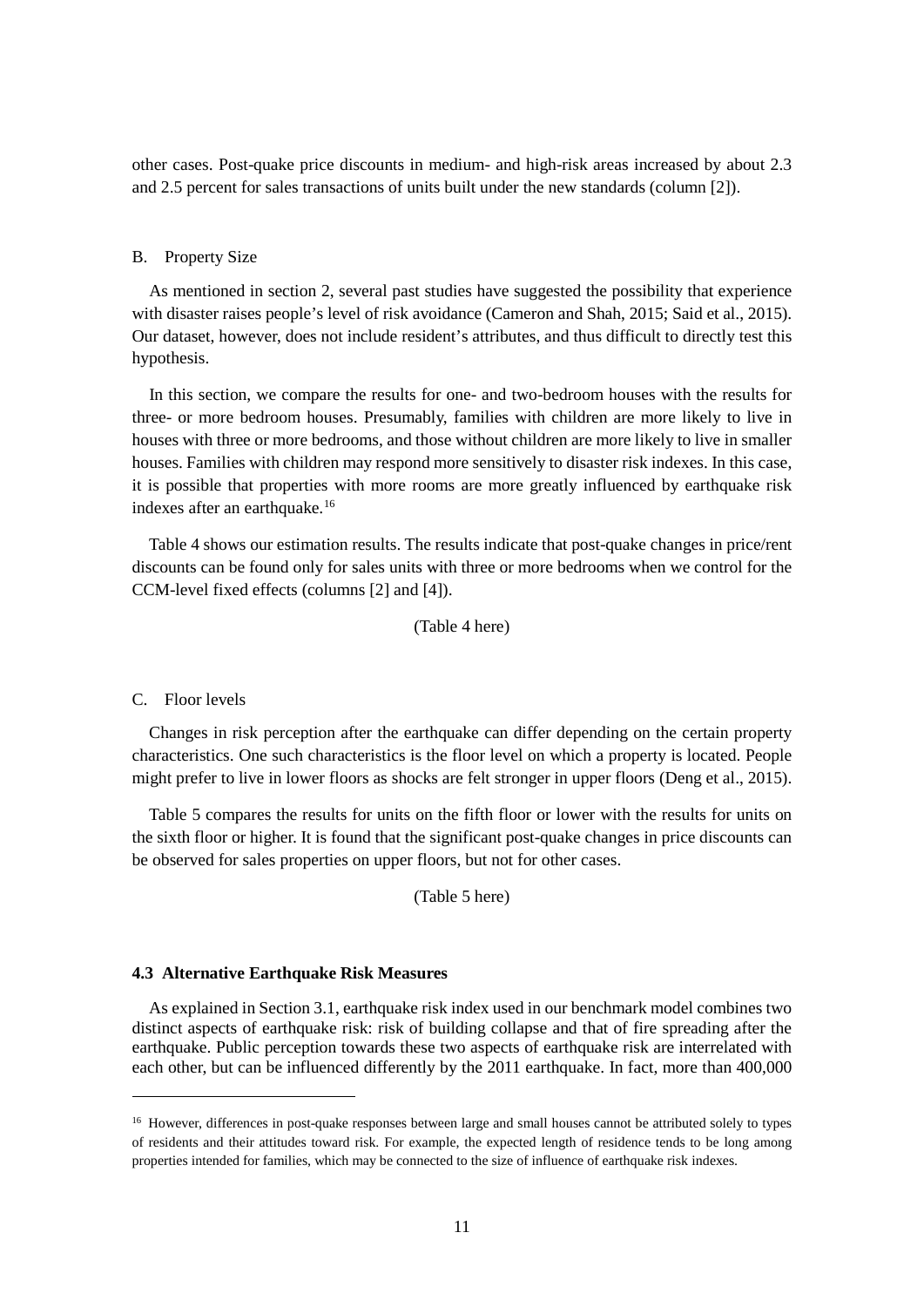buildings either totally or partially collapsed after the 2011 earthquake, most of which were caused by the catastrophic tsunami, whereas fire damages were relatively minor. Since devastating tsunami damage and the resulting building collapses are highly publicized by the media after the earthquake, changes in public perception towards building collapse risk can be greater than those in fire risk perception.

## (Table 6 here)

Table 6 summarizes our regression results. Panel (a) presents regression results using building collapse risk instead of combined risk index. We find that these results are quite similar to our benchmark results presented in Table 2. For sales transactions, we could not find any significant pre-quake relationship between building collapse risk and house price. Post-quake changes, on the other hand, indicate that price discounts for properties located in high-risk areas become significantly larger after the earthquake for sales transactions. Quantitatively, post-quake changes are somewhat larger for building collapse risk than for combined risk presented in Table 2. For rental transactions, we find significant relationship in the pre-quake periods, but could not find significant changes in the relationship after the earthquake.

Panel (b) presents regression results using fire risk index. For pre-quake periods, we find significant relationship between fire risk and housing prices for rental transactions but not for sales transactions. These results are consistent with the notion that sales properties tend to have higher quality, and are thus more fire resistant than rental houses. For post-quake periods, we do not find any significant changes in the relationship between fire risk and housing prices/rents, regardless of the transaction types (sales or rental).

Overall, empirical results from Table 6 suggest that the 2011 earthquake could change the public perception of building collapse risk but not of fire risk, and confirm our benchmark results that changes in risk perception are found for prospective homebuyers, rather than for tenants.

#### **4.4 Time-Varying Effects after the Earthquake**

-

In this section, we examine time-varying post-quake effects of earthquake risk on housing price. Specifically, we extend the sample period after the earthquake to the recent present, September 2017, and conduct an analysis introducing an interaction term with a post-quake year dummies and earthquake risk index. [Figure 3](#page-18-0) summarizes estimated coefficients for years after the 2011 earthquake.<sup>[17](#page-11-0)</sup>

# [\(Figure 3](#page-18-0) here)

Panel (a) shows results for sales transactions. Average prices for properties located in high-risk areas becomes lower than their pre-quake baseline for several years after the earthquake, but after that price levels return to their pre-quake baseline (relative to those in safest areas). A similar pattern can be observed for average prices for properties located in medium-risk areas, but the coefficient estimates are much smaller and are less precisely estimated than those for high-risk areas. Panel (b) shows results for rental transactions. Consistent with our benchmark results in Table 2, we could not find significant changes in rent discounts after the earthquake for rental

<span id="page-11-0"></span><sup>&</sup>lt;sup>17</sup> The original regression results are presented in Appendix Table A1. Estimated coefficient values presented in Figure [3](#page-18-0) are based on models with CCM fixed effects.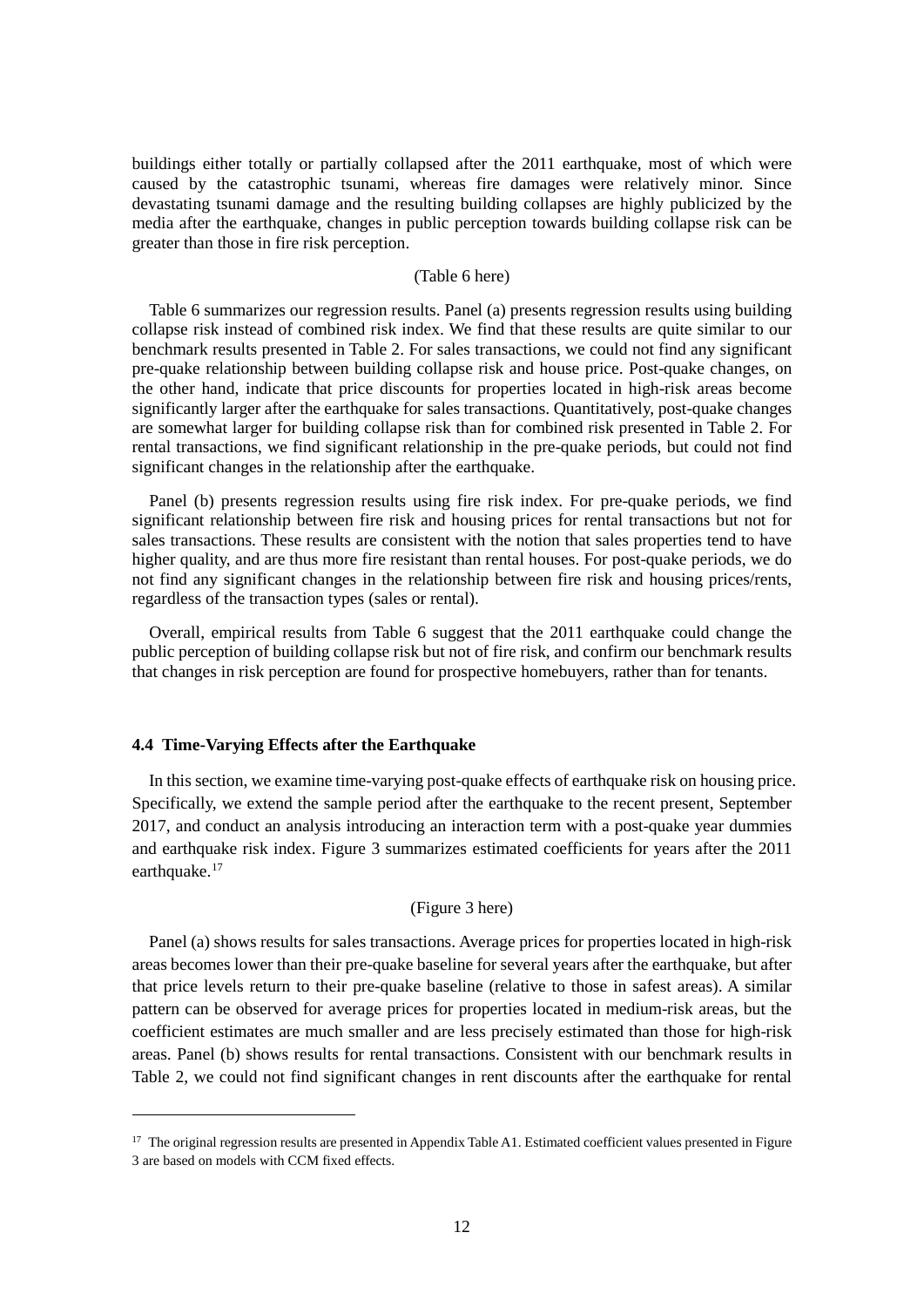properties.

Overall, we find that price discounts for sales properties in risky areas can be observed for three to five years after the earthquake, but they are diminishing over time. These results are consistent with findings in Kawawaki (2007), who verified subjective changes in risk awareness after an earthquake using areas affected by the Great Hanshin–Awaji Earthquake. A similar pattern is found in Atreya et al. (2013) showing that house prices in floodplain zones are substantially decreased for several years after actual flooding.

## <span id="page-12-0"></span>**5 Conclusion**

In this study, we used real estate property data covering a period both before and after the Great East Japan Earthquake to investigate whether large-scale disaster can change people's risk perception towards potential disasters in unaffected areas.

Our findings are summarized as follows. First, after the 2011 earthquake, significant price discounts in risky areas are observed for sales transactions, but not for rental transactions. This suggests that changes in risk perception are found for prospective homebuyers, rather than for tenants. The empirical results using building collapse risk indexes and fire risk indexes further suggested that the above results are mainly attributable to changes in awareness of building collapse risk.

Second, changes in subjective risk after an earthquake possibly differ depending on the type of resident. Our results suggest that post-quake price discounts in risky areas are larger for three- or more bedroom houses than for one- or two-bedroom houses. This suggests that potential residents at these properties more greatly altered their subjective risk awareness.

Third, we found that post-quake price discounts were observed only for three to five years after the earthquake, and thereafter prices regressed to the baseline relationship seen prior to the earthquake.

Issues remaining after the conclusion of this study are as follows. First, in this study we made a comparison of before and after an earthquake, and verified changes in people's subjective awareness of disaster risk, but the specific factors that caused these changes remain to be discussed. Several past studies have indicated the possibility that disaster experiences themselves, including reporting on actual suffering and damage, may alter people's awareness of disaster risk. In fact, it may be that factors such as extensive media coverage on earthquake damage and direct earthquake damage alter awareness of disaster risk. On the other hand, there was a variety of earthquake information, including damage predictions publicized after the earthquake and speculation on the probability of a Tokyo inland earthquake, may have influenced people's awareness in the form of additional risk information. Thus, closely examining these possibilities, and understanding what factors influence people's awareness of disaster risk, may be a critical issue for disaster prevention policies.

Second, it may be possible to advance our essential understanding of the mechanism by which risk awareness is updated through more in-depth analysis of long-term changes following an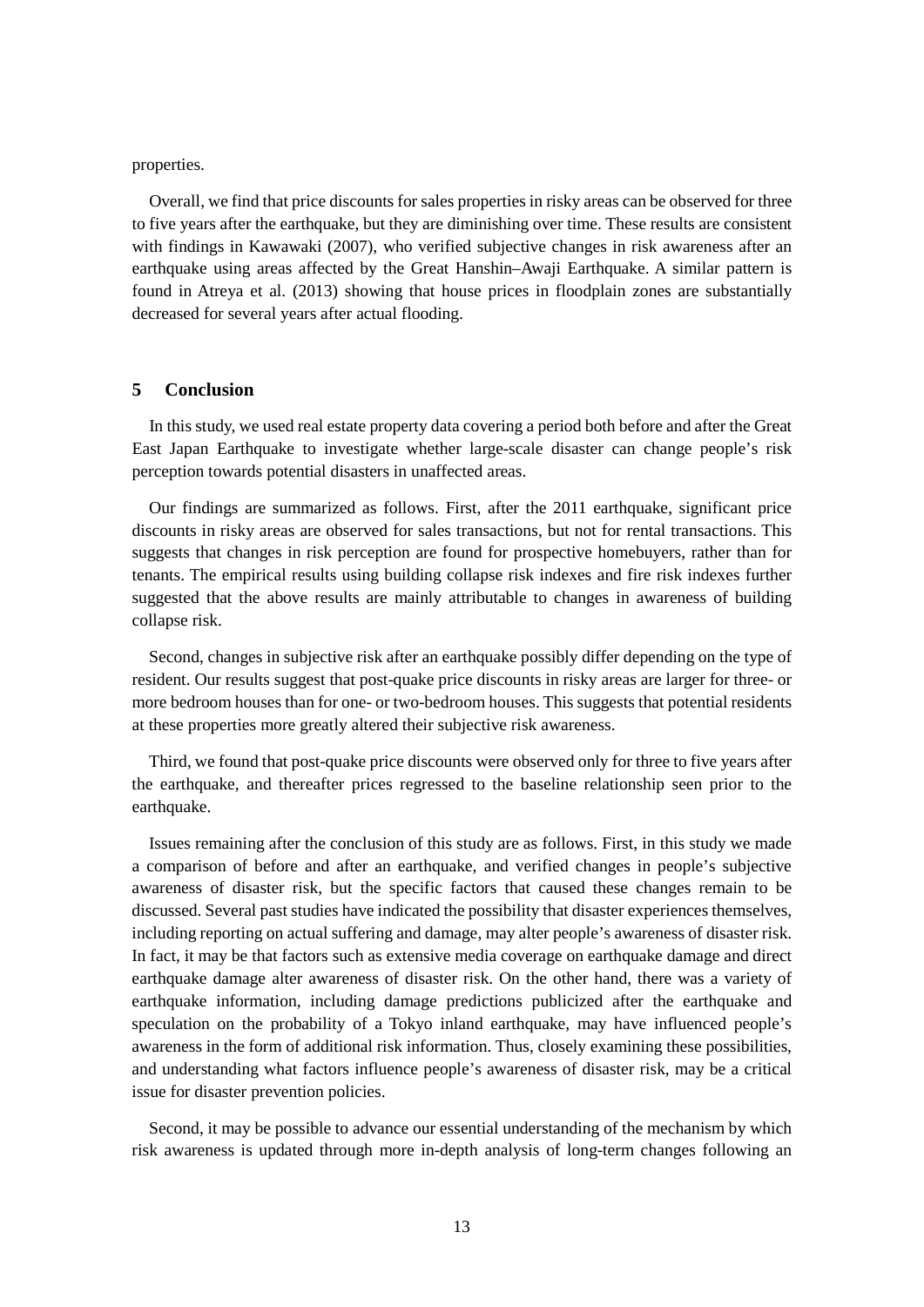earthquake. For example, Gallagher (2014) analyzed long-term changes in insurance enrollment rates after a flood event, and showed that enrollment temporarily rose after the disaster, and then returned to pre-occurrence levels. This may be considered similar to the results of this study. These results may be explained by a cognitive bias, such as an availability heuristic, in which information that is immediately available (once a disaster has occurred) may greatly influence people's disaster risk assessment, but recedes in influence over time (Tversky and Kahneman, 1974). On the other hand, an alternative explanation that may be considered is mid- to long-term population shifts and sorting, in which people more sensitive to risk move out of risky areas, while people who are not, move into the same area. This alternative explanation implies that different policies must be implemented after each disaster for effective prevention. Therefore, more detailed analysis accounting for population shifts and other data is required.

# **References**

- Atreya, A., S. Ferreira, and W. Kriesel (2013)," Forgetting the flood? An analysis of the flood risk discount over time," *Land Economics*, 89 (4), 577-596.
- Bauer, T. K., S. T. Braun, and M. Kvasnicka (2017),"Nuclear power plant closures and local housing values: Evidence from Fukushima and the German housing market," *Journal of Urban Economics*, 99, 94-106.
- Beron, K. J., J. C. Murdoch, M. A. Thayer, and W. P. M. Vijverberg (1997),"An analysis of the housing market before and after the 1989 Loma Prieta Earthquake," *Land Economics*, 73, 101- 113.
- Bin, O., and C. E. Landry (2013),"Changes in implicit flood risk premiums: Empirical evidence from the housing market," *Journal of Environmental Economics and Management*, 65 (3), 361- 376.
- Bin, O. and S. Polasky (2004),"Influence of flood hazards on property values: Evidence before and after Hurricane Floyd," *Land Economics*, 80 (4), 490-500.
- Boes, S., S. Nüesch, and K. Wüthrich (2015),"Hedonic valuation of the perceived risks of nuclear power plants," *Economics Letters*, 133, 109-111.
- Cameron, L., and M. Shah (2015), "Risk-taking behavior in the wake of natural disasters," *Journal of Human Resources*, 50 (2), 484-515.
- Fink, A., and T. Stratmann (2015),"US housing prices and the Fukushima nuclear accident," *Journal of Economic Behavior and Organization*, 117, 309-326.
- Gallagher, J. (2014),"Learning about an infrequent event: evidence from flood insurance take-up in the United States," *American Economic Journal: Applied Economics*, 6 (3), 206-233.
- Gu, T., M. Nakagawa, M. Saito, and H. Yamaga (2018), "Public perceptions of earthquake risk and the impact on land pricing: The case of the Uemachi Fault line in Japan," *Japanese Economic Review*, 69 (4), 374-393.
- Hanaoka, C., H. Shigeoka, and Y. Watanabe (2018), "Do risk preferences change? Evidence from the Great East Japan Earthquake," *American Economic Journal: Applied Economics*, 10 (2), 298-330.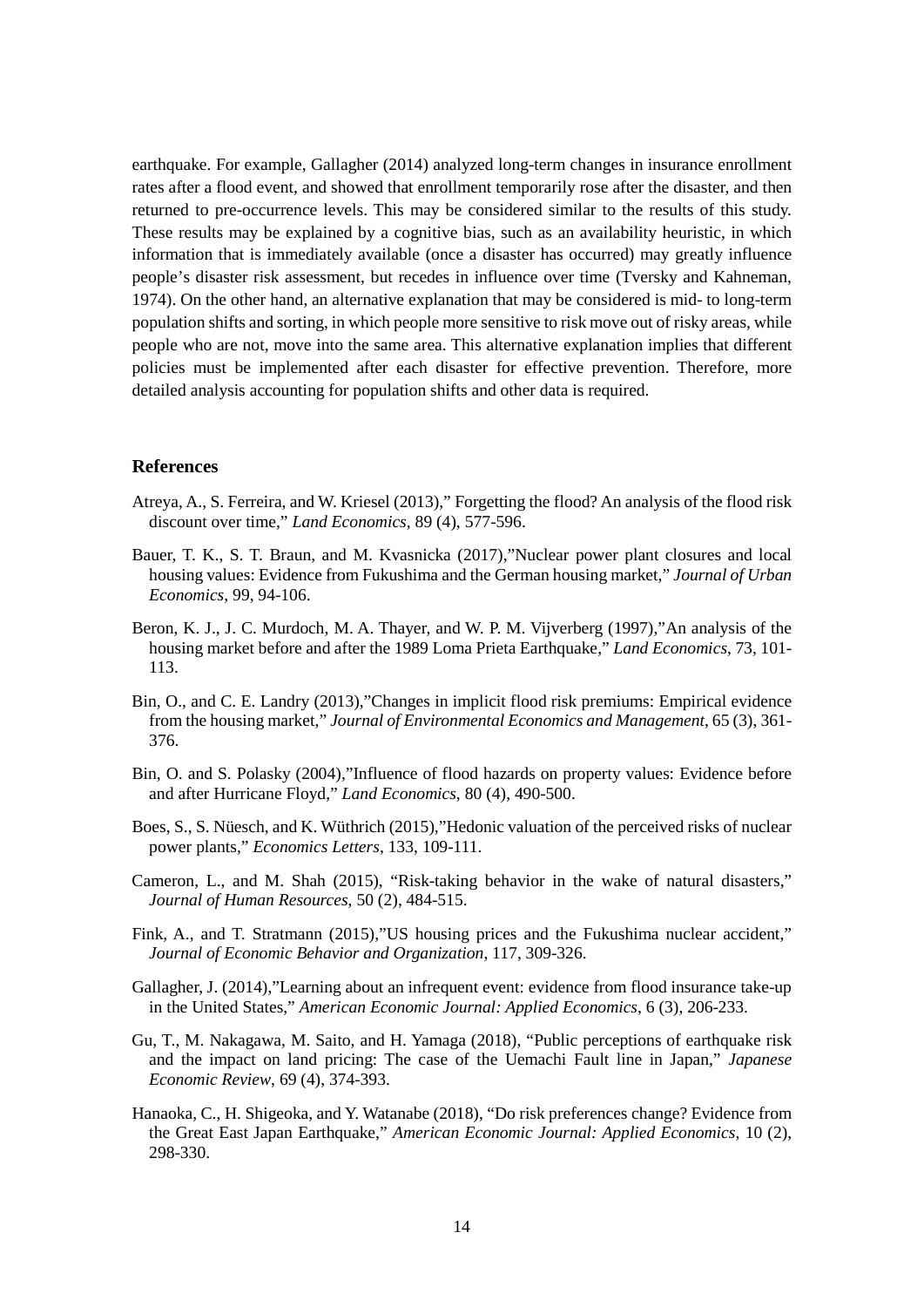- Jiang, Y. Y., Y. Asai, and S. Moridaira (2013), "On household insurance demand and loss control: Evidence from the Great East Japan Earthquake," *International Journal of Business*, 18 (4), 332-350.
- Kask, S. B., and S. A. Maani (1992), "Uncertainty, information, and hedonic pricing," *Land Economics*, 68 (2), 170-184.
- Kawaguchi, D. and N. Yukutake (2017), "Estimating the residential land damage of the Fukushima nuclear accident," *Journal of Urban Economics*, 99, 148-160.
- Kousky, C. (2010), "Learning from extreme events: Risk perceptions after the flood," *Land Economics*, 86 (3), 395-422.
- Kousky, C. (2017), "Disasters as learning experiences or disasters as policy opportunities? Examining flood insurance purchases after hurricanes," *Risk Analysis*, 37 (3), 517-530.
- Kunreuther, H., and M. Pauly (2004), "Neglecting disaster: Why don't people insure against large losses?," *Journal of Risk and Uncertainty*, 28 (1), 5-21.
- Lichtenstein, S., P. Slovic, B. Fischhoff, M. Layman, and B. Combs (1978), "Judged frequency of lethal events," *Journal of Experimental Psychology: Human Learning and Memory*, 4 (6), 551-578.
- Lo, A. Y., and L. T. O. Cheung (2015), "Seismic risk perception in the aftermath of Wenchuan earthquakes in southwestern China," *Natural Hazards*, 78, 1979-1996.
- Matsuura, H. and K. Sato (2018), "Economic evaluation of multi-hazard risk information in Japan: Implication for earthquake risk communication," in Fletcher, C. V. and J. Lovejoy (eds.), *Natural Disasters and Risk Communication: Implications of the Cascadia Subduction Zone Megaquake*, Lexington Press.
- Nakagawa, M., M. Saito, and H. Yamaga (2007), "Earthquake risk and housing rents: Evidence from the Tokyo Metropolitan Area," *Regional Science and Urban Economics*, 37 (1), 87-99.
- Nakagawa, M., M. Saito, & H. Yamaga (2009). Earthquake risks and land prices: Evidence from the Tokyo Metropolitan Area," *Japanese Economic Review*, 60 (2), 208-222.
- Naoi, M., M. Seko, and K. Sumita (2009), "Earthquake risk and housing prices in Japan: Evidence before and after massive earthquakes," *Regional Science and Urban Economics*, 39 (6), 658- 669.
- Naoi, M., M. Seko, and T. Ishino (2012), "Earthquake risk in Japan: Consumers' risk mitigation responses after the Great East Japan earthquake," *Journal of Economic Issues*, 46 (2), 519-530.
- Rogers, G. O. (1997), "The dynamics of risk perception: How does perceived risk respond to risk events?," *Risk Analysis*, 17 (6), 745-757.
- Said, F., U. Afzal, and G. Turner (2015), "Risk taking and risk learning after a rare event: evidence from a field experiment in Pakistan," *Journal of Economic Behavior and Organization*, 118, 167-183.
- Tanaka, S., and J. Zabel (2018), "Valuing nuclear energy risk: Evidence from the impact of the Fukushima crisis on US house prices," *Journal of Environmental Economics and Management*, 88, 411-426.
- Tversky, A., and D. Kahneman (1974), "Judgment Under Uncertainty: Heuristics and Biases,"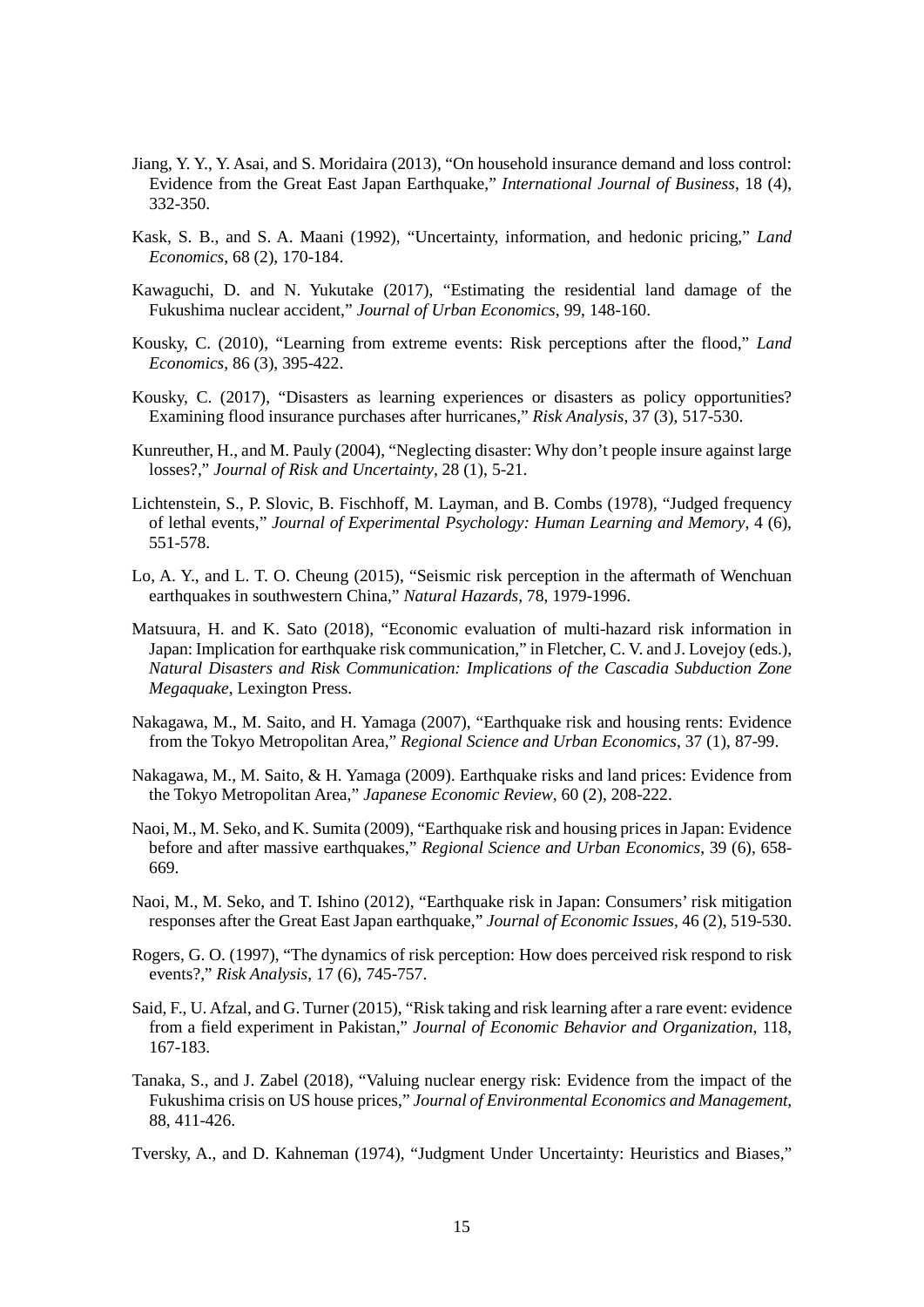*Science*, 185 (4157), 1124-1131.

- Viscusi, W. K. (1985), "A Bayesian perspective on biases in risk perception," *Economics Letters*, 17 (1-2), 59-62.
- Zhu, H., Y. Deng, R. Zhu, and X. He (2016), "Fear of nuclear power? Evidence from Fukushima nuclear accident and land markets in China," *Regional Science and Urban Economics*, 60, 139- 154.
- Ishizuka, H., Yokoi, T. (2017), "Influence of natural disaster risk information on land trading prices in the Tokyo metropolitan area before and after the Great East Japan Earthquake," *Journal of Applied Regional Science*, No. 21, 1-16.
- Kawawaki, Y. (2007), "Earthquake risk awareness bias and land prices: Verification of areas affected by the Great Hanshin-Awaji Earthquake," The Japanese Journal of Real Estate Sciences, Vol. 21, No. 1, 104-115.
- Fire and Disaster Management Agency (2017), "2017 White Paper on Fire Service," Ministry of Finance Printing Works.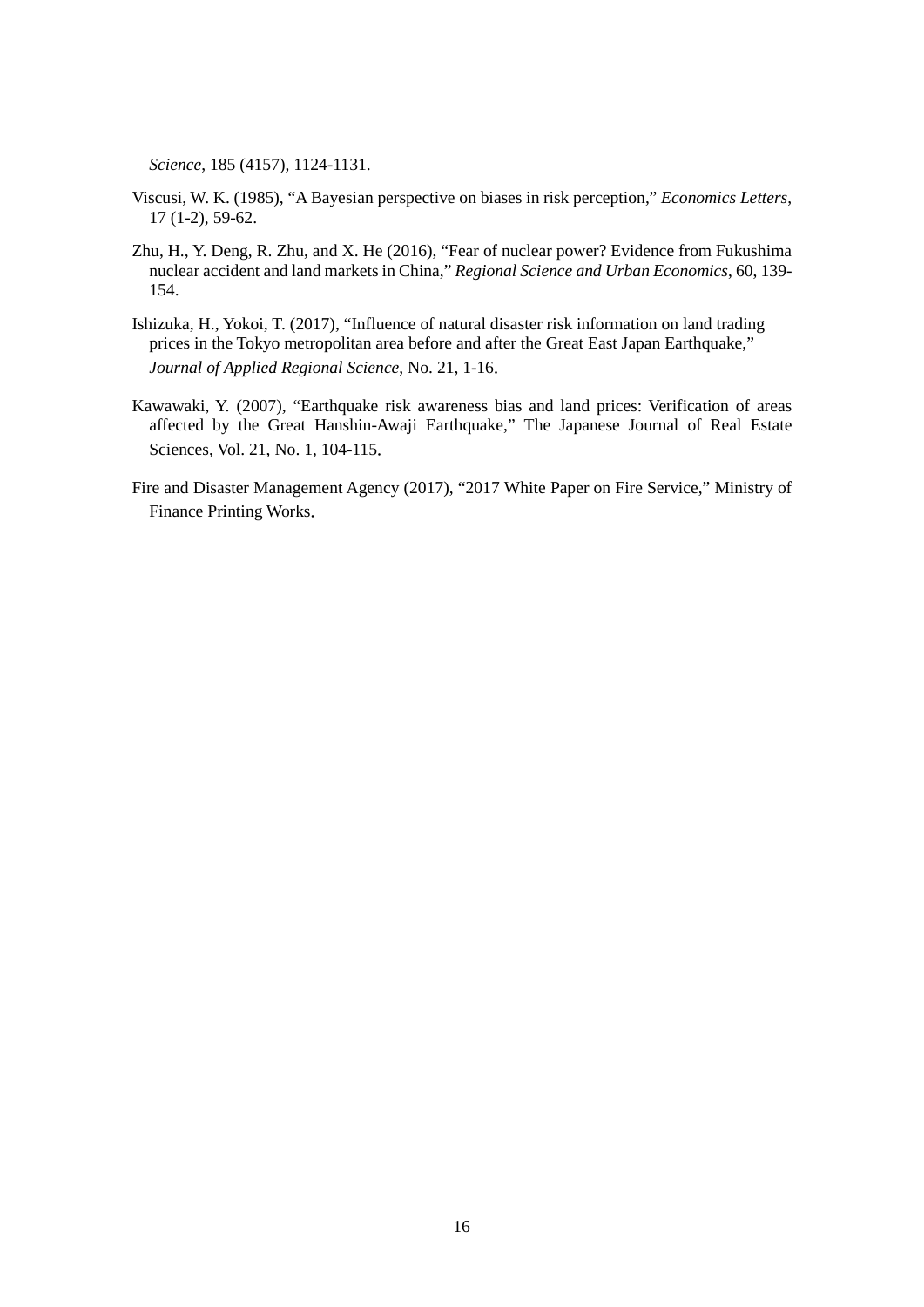<span id="page-16-0"></span>

Figure 1: Google Trends for Earthquake Risk in Tokyo

*Notes*: Search area is the Tokyo metropolitan area. Search period is January 2008 to August 2017. Search words are (a) "earthquake risk index" and (b) "Tokyo inland earthquake," respectively.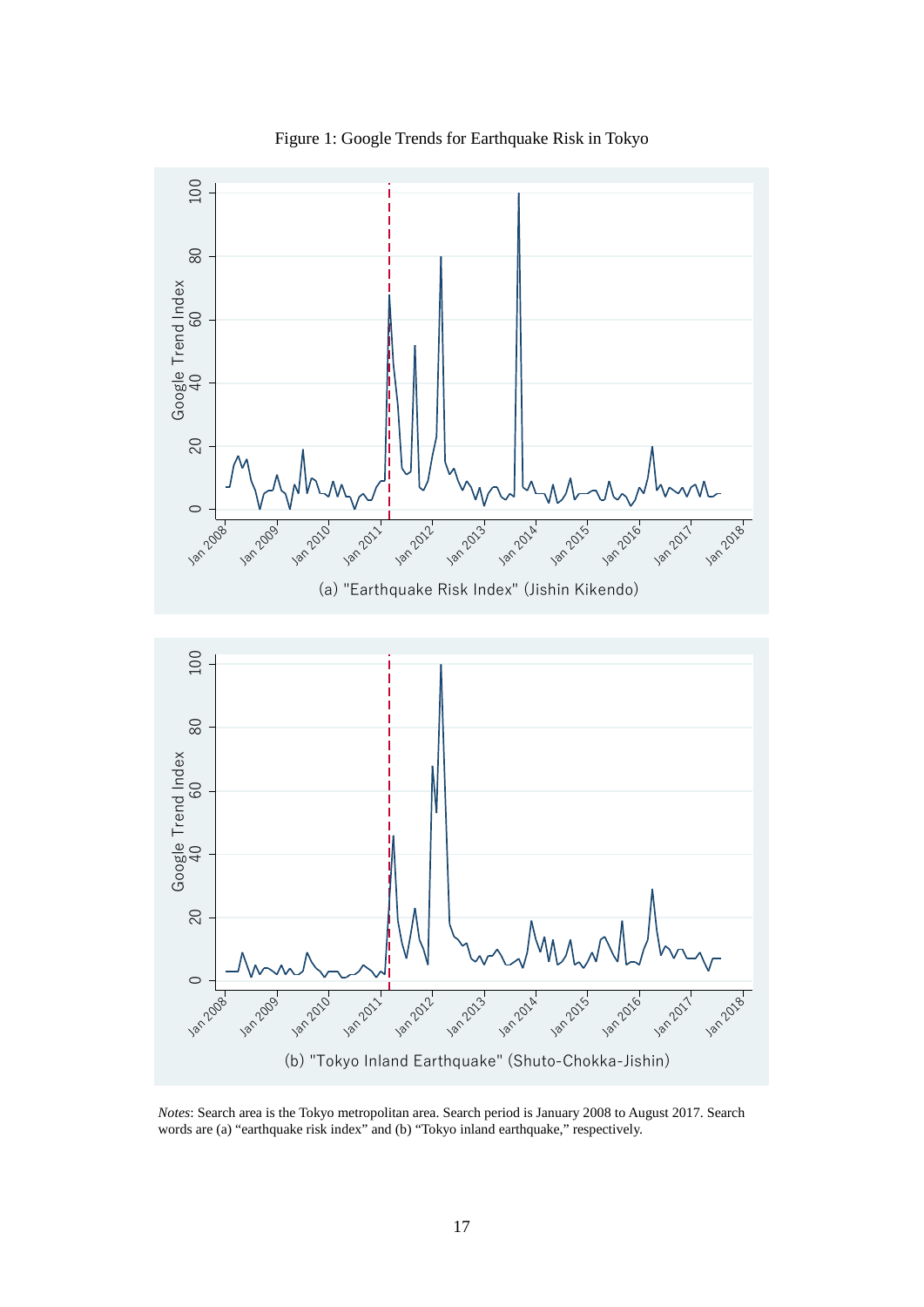<span id="page-17-0"></span>

Figure 2: Geographic Distribution of Earthquake Risk Indexes in Tokyo

*Source*: "Survey of District-based Vulnerability to Earthquake Disaster" (Tokyo Metropolitan Government Bureau of Urban Development, 6<sup>th</sup> edition)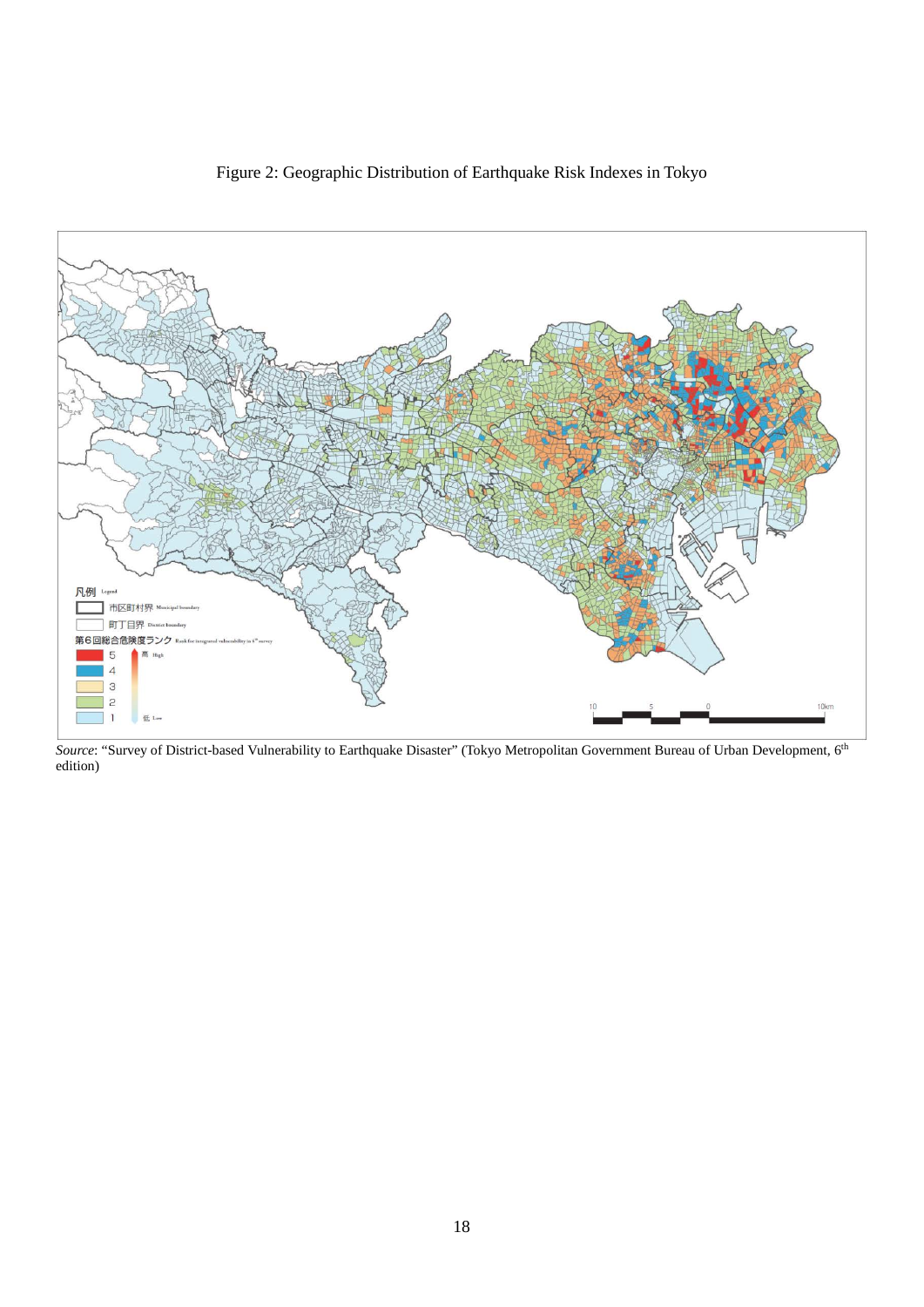<span id="page-18-0"></span>

Figure 3: Time-Varying Effects After the Earthquake

*Notes*: Plot of estimated values of interaction term with per earthquake risk index dummy variable and postearthquake yearly dummy variable. Based on estimation results accounting for fixed effects at the town and area level. Range in vertical solid lines indicates 95% confidence interval. See Appendix Table A1 for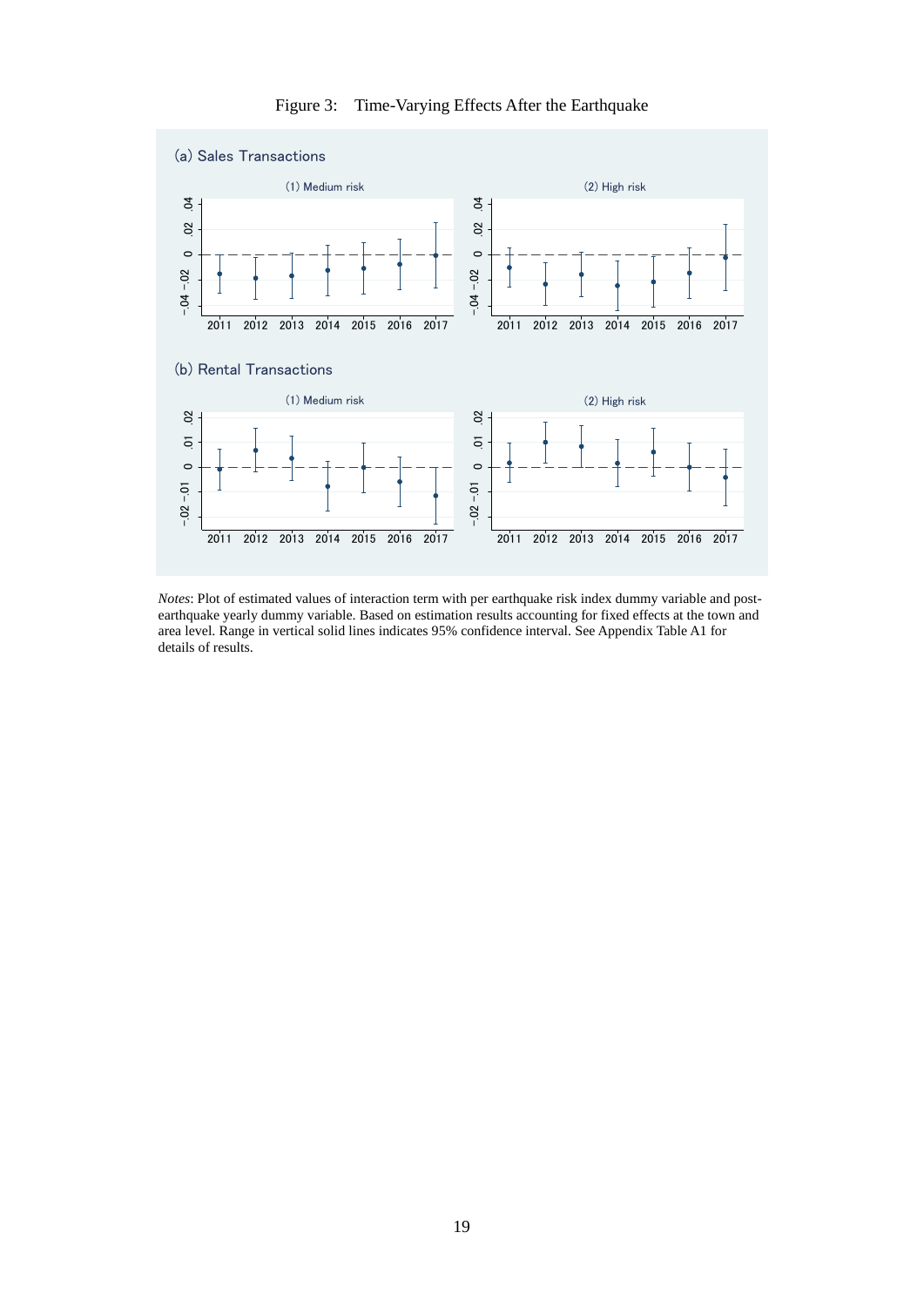|                                                        | <b>Sales Transaction</b> |          |        |           |        | <b>Rental Transactions</b> |         |                    |         |           |       |            |  |
|--------------------------------------------------------|--------------------------|----------|--------|-----------|--------|----------------------------|---------|--------------------|---------|-----------|-------|------------|--|
| Variables                                              | <b>Full Sample</b>       |          |        | Pre-Quake |        | Post-Quake                 |         | <b>Full Sample</b> |         | Pre-Quake |       | Post-Quake |  |
|                                                        | Mean                     | (SD)     | Mean   | (SD)      | Mean   | (SD)                       | Mean    | (SD)               | Mean    | (SD)      | Mean  | (SD)       |  |
| Transaction price/rent (in 10,000 JPY/m <sup>2</sup> ) | 3341.5                   | (2142.5) | 3393.4 | (2189.8)  | 3267.0 | (2070.4)                   | 10.7    | (12.3)             | 11.2    | (11.5)    | 10.1  | (13.1)     |  |
| Earthquake risk index                                  |                          |          |        |           |        |                            |         |                    |         |           |       |            |  |
| Low risk $(rank 1)$                                    | 0.262                    | (0.440)  | 0.262  | (0.440)   | 0.262  | (0.440)                    | 0.150   | (0.357)            | 0.159   | (0.366)   | 0.140 | (0.347)    |  |
| Medium risk (rank 2)                                   | 0.416                    | (0.493)  | 0.417  | (0.493)   | 0.415  | (0.493)                    | 0.413   | (0.492)            | 0.413   | (0.492)   | 0.414 | (0.493)    |  |
| High risk (rank $3$ to $5$ )                           | 0.321                    | (0.467)  | 0.320  | (0.467)   | 0.322  | (0.467)                    | 0.436   | (0.496)            | 0.428   | (0.495)   | 0.446 | (0.497)    |  |
| Age of building                                        | 16.71                    | (11.44)  | 16.00  | (11.22)   | 17.72  | (11.69)                    | 16.22   | (11.18)            | 15.35   | (10.91)   | 17.18 | (11.39)    |  |
| Floor space $(m^2)$                                    | 59.75                    | (22.78)  | 59.94  | (22.57)   | 59.47  | (23.08)                    | 34.92   | (137.10)           | 35.28   | (27.94)   | 34.51 | (196.59)   |  |
| Floor level                                            | 6.28                     | (6.01)   | 6.22   | (5.96)    | 6.36   | (6.08)                     | 3.93    | (3.40)             | 4.02    | (3.55)    | 3.82  | (3.21)     |  |
| Distance to CBD (km)                                   | 5.09                     | (3.05)   | 5.12   | (3.07)    | 5.04   | (3.02)                     | 4.81    | (3.08)             | 4.66    | (3.02)    | 4.98  | (3.13)     |  |
| N                                                      |                          | 53,181   | 31,334 |           | 21,847 |                            | 268,743 |                    | 140,890 |           |       | 127,853    |  |

Table 1: Summary Statistics

<span id="page-19-0"></span>Notes: "Pre-quake" denotes results for properties closed between March 11, 2009 and March 10, 2011, and "After earthquake" denotes the tally results for properties closed between March 11, 2011 and March 10, 2013.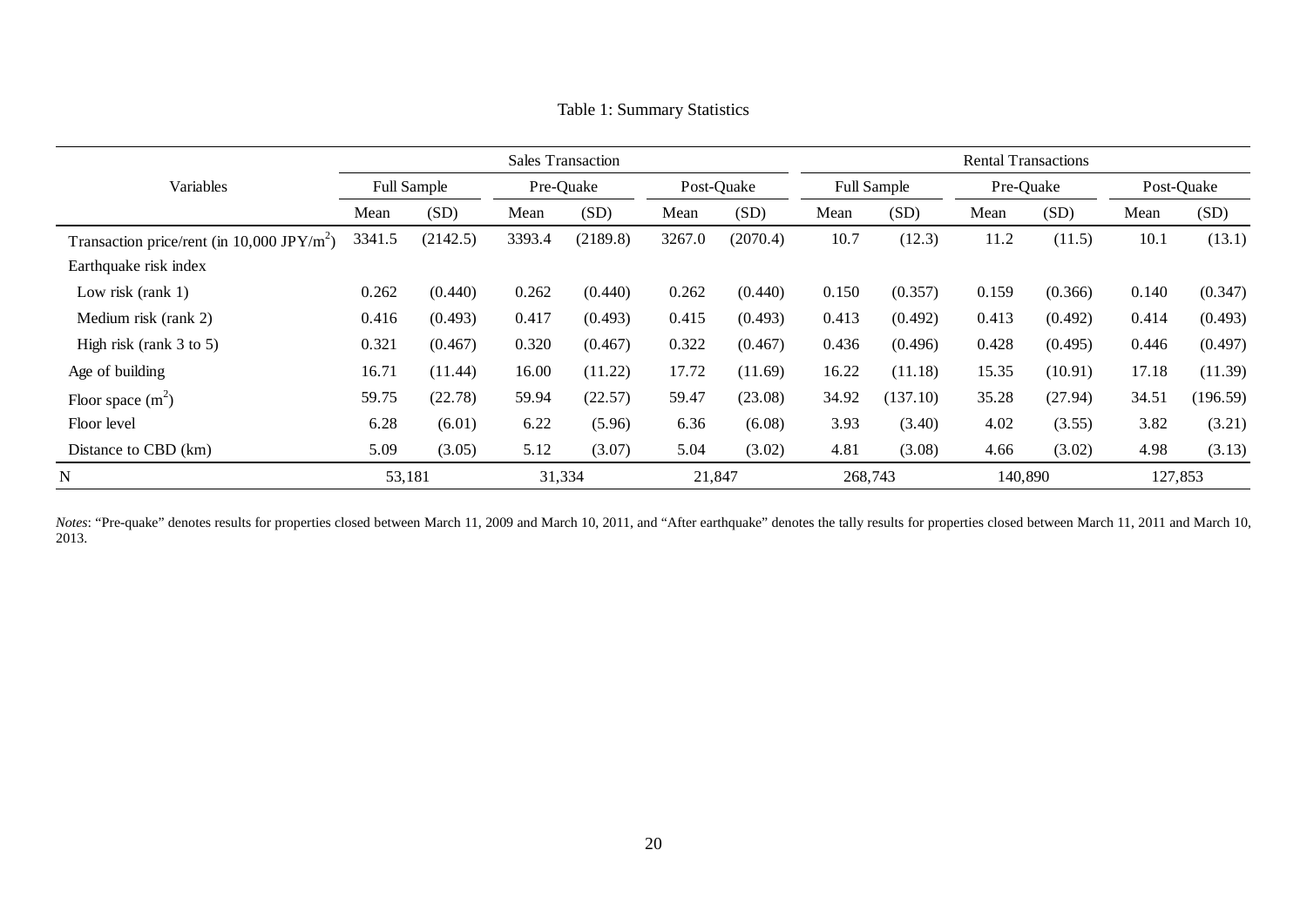<span id="page-20-0"></span>

| Dependent variable:                           | <b>Sales Transactions</b> |                   | <b>Rental Transactions</b> |            |  |
|-----------------------------------------------|---------------------------|-------------------|----------------------------|------------|--|
| log(Price/Rent)                               | $[1]$                     | $[2]$             | $\lceil 3 \rceil$          | $[4]$      |  |
| Earthquake risk index (ERI) (Ref: Low risk)   |                           |                   |                            |            |  |
| Medium risk (rank 2)                          | $0.0212$ *                |                   | ***<br>$-0.0201$           |            |  |
|                                               | (0.0117)                  |                   | (0.0069)                   |            |  |
| High risk (rank $3$ to $5$ )                  | 0.0166                    |                   | $-0.0198$                  |            |  |
|                                               | (0.0111)                  |                   | (0.0068)                   |            |  |
| $ERI \times Post-quake dummy (Ref: Low risk)$ |                           |                   |                            |            |  |
| Medium risk (rank 2)                          | **<br>$-0.0209$           | $-0.0185$         | 0.0052                     | 0.0013     |  |
|                                               | (0.0084)                  | (0.0077)          | (0.0048)                   | (0.0036)   |  |
| High risk (rank 3 to 5)                       | **<br>$-0.0196$           | $-0.0192$         | $0.0088$ *                 | 0.0038     |  |
|                                               | (0.0084)                  | (0.0078)          | (0.0047)                   | (0.0035)   |  |
| Post-quake dummy                              | ***<br>$-0.0272$          | ***<br>$-0.0262$  | $-0.0038$                  | 0.0000     |  |
|                                               | (0.0082)                  | (0.0073)          | (0.0047)                   | (0.0035)   |  |
| Property characteristics                      |                           |                   |                            |            |  |
| log(Floor space)                              | 1.1329                    | 1.1176            | 0.7380                     | 0.7284     |  |
|                                               | (0.0051)                  | (0.0036)          | (0.0049)                   | (0.0043)   |  |
| log(Age of building)                          | ***<br>$-0.2554$          | ***<br>$-0.2612$  | ***<br>$-0.0487$           | $-0.0487$  |  |
|                                               | (0.0045)                  | (0.0042)          | (0.0009)                   | (0.0009)   |  |
| log(Floor level)                              | ***<br>0.0434             | $* * *$<br>0.0503 | ***<br>0.0504              | 0.0468     |  |
|                                               | (0.0045)                  | (0.0018)          | (0.0018)                   | (0.0014)   |  |
| log(Distance to CBD)                          | ***<br>$-0.1229$          |                   | ***<br>$-0.0864$           |            |  |
|                                               | (0.0105)                  |                   | (0.0054)                   |            |  |
| Fixed effects                                 | District                  | <b>CCM</b>        | District                   | <b>CCM</b> |  |
| $R^2$                                         | 0.9036                    | 0.9359            | 0.8615                     | 0.8877     |  |
| N                                             | 53,181                    | 53,181            | 268,743                    | 268,743    |  |

*Notes*: \*\*\*, \*\*, and \* indicate that estimated coefficients are statistically significant at a 1%, 5%, and 10% levels, respectively. Cluster-robust standard errors are in the parentheses. Building structure dummies (wooden frame, block, steel frame, RC, SRC, PC, HPC, LGS, and others), and district×year and district×month fixed effects are also controlled for but omitted from the table.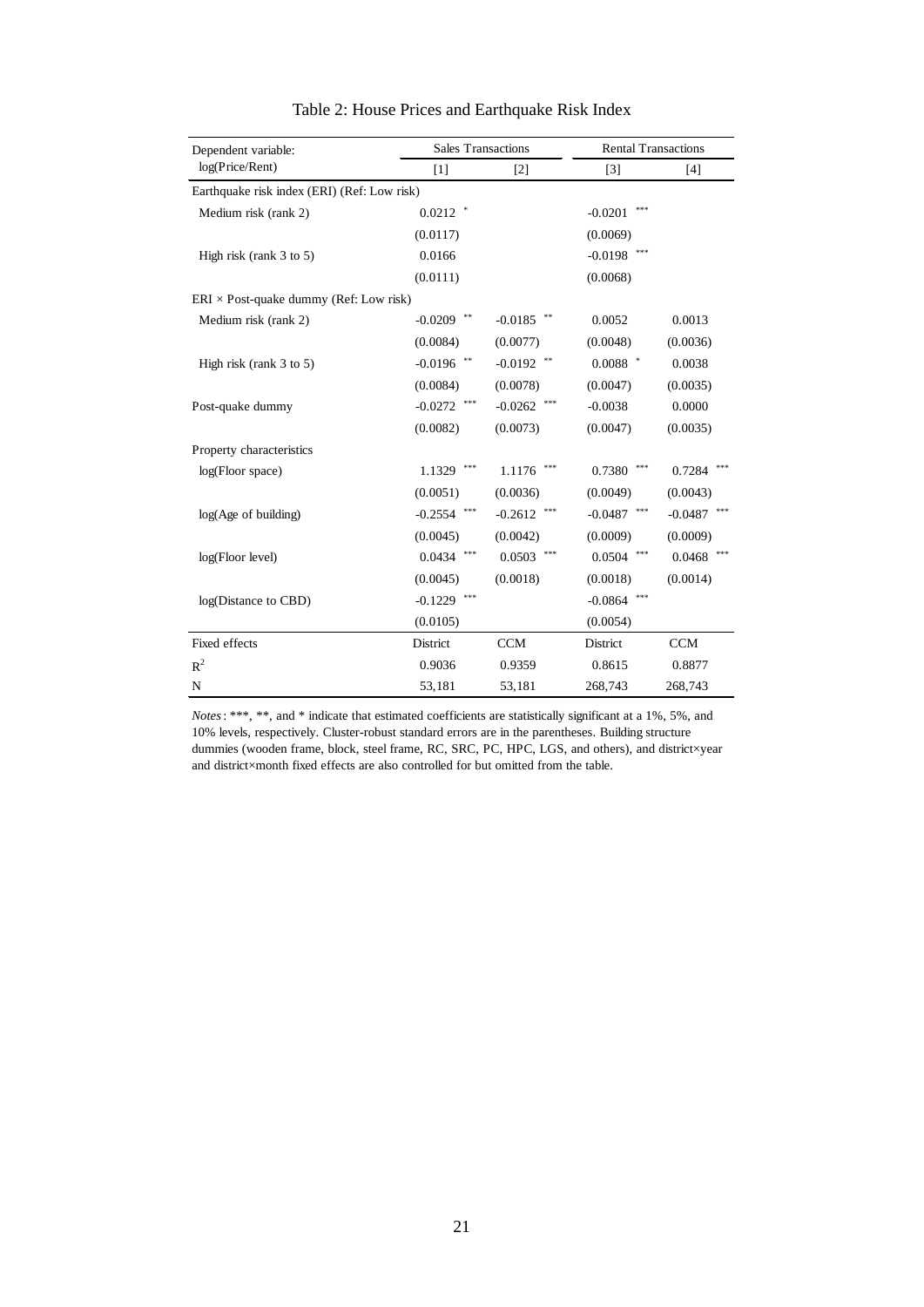|                                               |              | <b>Sales Transactions</b> |                  |                  | <b>Rental Transactions</b> |                  |            |           |  |
|-----------------------------------------------|--------------|---------------------------|------------------|------------------|----------------------------|------------------|------------|-----------|--|
| Dependent variable:<br>log(Price/Rent)        |              | $[1]$                     |                  | $[2]$            | $[3]$                      |                  | $[4]$      |           |  |
|                                               | Old std.     | New std.                  | Old std.         | New std.         | Old std.                   | New std.         | Old std.   | New std.  |  |
| Earthquake risk index (ERI) (Ref: Low risk)   |              |                           |                  |                  |                            |                  |            |           |  |
| Medium risk (rank 2)                          | $-0.0240$ *  | $0.0240$ **               |                  |                  | $-0.0060$                  | ***<br>$-0.0252$ |            |           |  |
|                                               | (0.0141)     | (0.0122)                  |                  |                  | (0.0102)                   | (0.0073)         |            |           |  |
| High risk (rank $3$ to $5$ )                  | $-0.0342$ ** | 0.0139                    |                  |                  | $-0.0055$                  | ***<br>$-0.0261$ |            |           |  |
|                                               | (0.0166)     | (0.0115)                  |                  |                  | (0.0104)                   | (0.0072)         |            |           |  |
| $ERI \times Post-quake dummy (Ref: Low risk)$ |              |                           |                  |                  |                            |                  |            |           |  |
| Medium risk (rank 2)                          | $-0.0088$    | ***<br>$-0.0230$          | $-0.0003$        | $-0.0214$ ***    | 0.0136                     | 0.0035           | 0.0110     | $-0.0021$ |  |
|                                               | (0.0135)     | (0.0081)                  | (0.0142)         | (0.0069)         | (0.0090)                   | (0.0052)         | (0.0069)   | (0.0036)  |  |
| High risk (rank $3$ to $5$ )                  | $-0.0130$    | ***<br>$-0.0244$          | 0.0020           | ***<br>$-0.0221$ | 0.0109                     | 0.0081           | 0.0103     | 0.0013    |  |
|                                               | (0.0167)     | (0.0081)                  | (0.0170)         | (0.0069)         | (0.0088)                   | (0.0051)         | (0.0068)   | (0.0035)  |  |
| Post-quake dummy                              | $-0.0455$ ** | $-0.0192$ **              | ***<br>$-0.0572$ | $-0.0173$ ***    | $-0.0109$                  | $-0.0016$        | $-0.0098$  | 0.0043    |  |
|                                               | (0.0192)     | (0.0079)                  | (0.0206)         | (0.0064)         | (0.0097)                   | (0.0051)         | (0.0085)   | (0.0035)  |  |
| Fixed effects                                 |              | District                  | <b>CCM</b>       |                  | District                   |                  | <b>CCM</b> |           |  |
| $R^2$                                         | 0.8426       | 0.9142                    | 0.8905           | 0.9509           | 0.8129                     | 0.8737           | 0.8609     | 0.9012    |  |
| N                                             | 9,905        | 43,276                    | 9,905            | 43,276           | 34,780                     | 233,963          | 34,780     | 233,963   |  |

# Table 3: Hedonic Results by the Quake-Resistance Standards

*Notes*: \*\*\*, \*\*, and \* indicate that estimated coefficients are statistically significant at a 1%, 5%, and 10% levels, respectively. Cluster-robust standard errors are in the parentheses. Housing characteristics (floor space, age, floor level, and distance to CBD), building structure dummies (wooden frame, block, steel frame, RC, SRC, PC, HPC, LGS, and others), and district×year and district×month fixed effects are also controlled for but omitted from the table.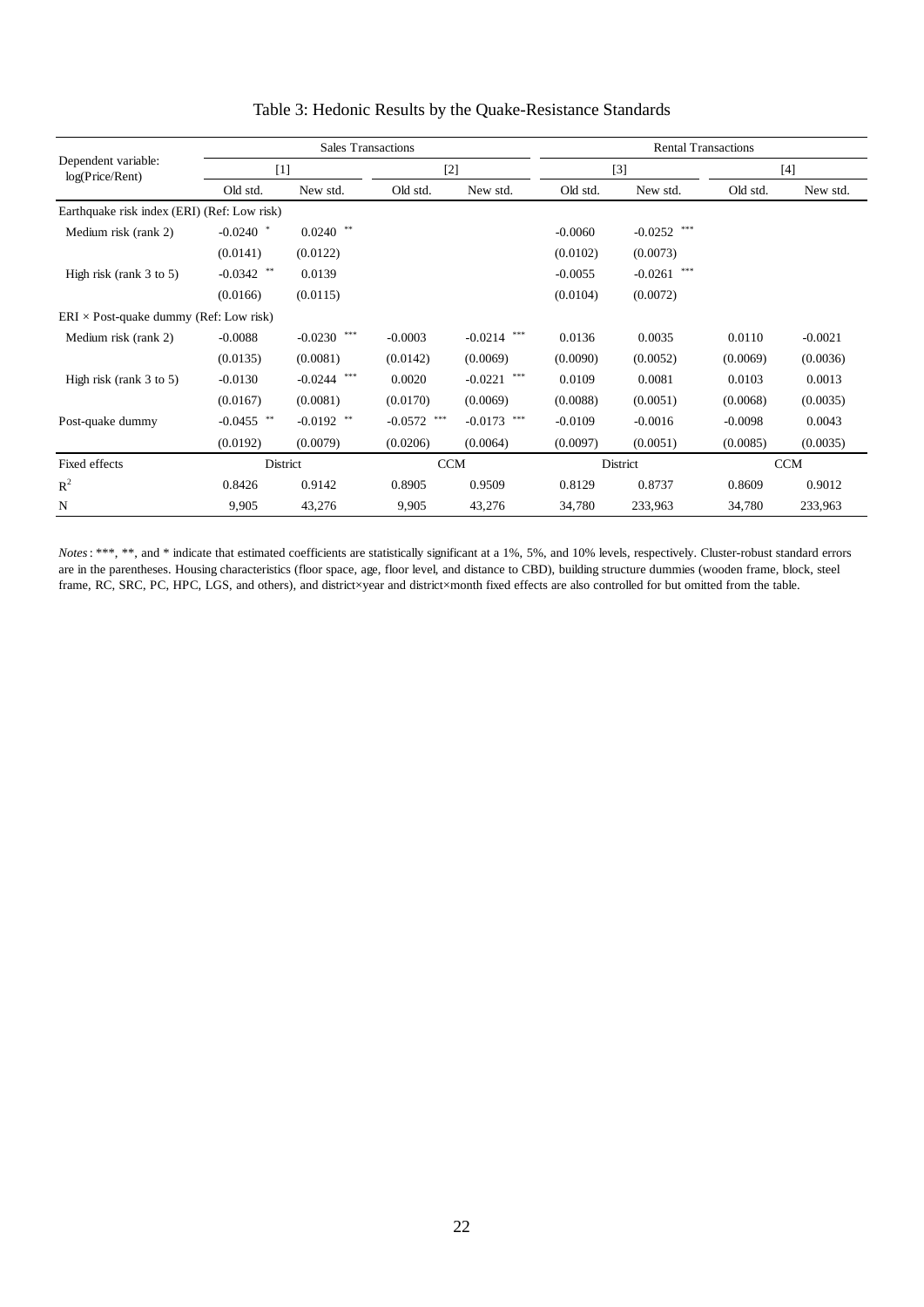|                                             |                                      |             | <b>Sales Transactions</b> |               | <b>Rental Transactions</b> |            |             |            |  |
|---------------------------------------------|--------------------------------------|-------------|---------------------------|---------------|----------------------------|------------|-------------|------------|--|
| Dependent variable:<br>log(Price/Rent)      |                                      | [1]         |                           | $[2]$         | $[3]$                      |            | [4]         |            |  |
|                                             | 1-2 rooms                            | $3$ rooms+  | $1-2$ rooms               | $3$ rooms+    | $1-2$ rooms                | $3$ rooms+ | $1-2$ rooms | $3$ rooms+ |  |
| Earthquake Risk Index (Ref: Rank 1)         |                                      |             |                           |               |                            |            |             |            |  |
| Rank 2                                      | $0.0307$ **                          | 0.0029      |                           |               | ***<br>$-0.0177$           | $-0.0153$  |             |            |  |
|                                             | (0.0130)                             | (0.0120)    |                           |               | (0.0067)                   | (0.0104)   |             |            |  |
| Rank 3 to 5                                 | $0.0280$ $\hspace{0.1cm}^{\ast\ast}$ | $-0.0048$   |                           |               | ***<br>$-0.0184$           | $-0.0145$  |             |            |  |
|                                             | (0.0123)                             | (0.0123)    |                           |               | (0.0066)                   | (0.0107)   |             |            |  |
| $ERI \times Post-quake dummy (Ref: Rank 1)$ |                                      |             |                           |               |                            |            |             |            |  |
| Rank 2                                      | $-0.0210$ **                         | $-0.0148$ * | $-0.0131$                 | $-0.0231$ *** | 0.0042                     | 0.0122     | 0.0006      | $-0.0031$  |  |
|                                             | (0.0104)                             | (0.0086)    | (0.0099)                  | (0.0078)      | (0.0049)                   | (0.0101)   | (0.0036)    | (0.0074)   |  |
| Rank 3 to 5                                 | $-0.0208$ **                         | $-0.0123$   | $-0.0151$                 | $-0.0252$ *** | $0.0080$ *                 | 0.0144     | 0.0034      | $-0.0037$  |  |
|                                             | (0.0105)                             | (0.0098)    | (0.0101)                  | (0.0094)      | (0.0047)                   | (0.0110)   | (0.0035)    | (0.0083)   |  |
| Post-quake dummy                            | ***<br>$-0.0363$                     | $-0.0149$   | ***<br>$-0.0392$          | $-0.0055$     | $-0.0041$                  | $-0.0003$  | $-0.0001$   | 0.0063     |  |
|                                             | (0.0105)                             | (0.0106)    | (0.0098)                  | (0.0093)      | (0.0047)                   | (0.0128)   | (0.0036)    | (0.0101)   |  |
| Fixed effects                               | District                             |             |                           | <b>CCM</b>    |                            | District   |             | <b>CCM</b> |  |
| $R^2$                                       | 0.9079                               | 0.8519      | 0.9371                    | 0.9127        | 0.8445                     | 0.8849     | 0.8720      | 0.9282     |  |
| N                                           | 32,796                               | 20,385      | 32,796                    | 20,385        | 251,101                    | 17,642     | 251,101     | 17,642     |  |

# Table 4: Hedonic Results by the Number of Bedrooms

*Notes*: \*\*\*, \*\*, and \* indicate that estimated coefficients are statistically significant at a 1%, 5%, and 10% levels, respectively. Cluster-robust standard errors are in the parentheses. Housing characteristics (floor space, age, floor level, and distance to CBD), building structure dummies (wooden frame, block, steel frame, RC, SRC, PC, HPC, LGS, and others), and district×year and district×month fixed effects are also controlled for but omitted from the table.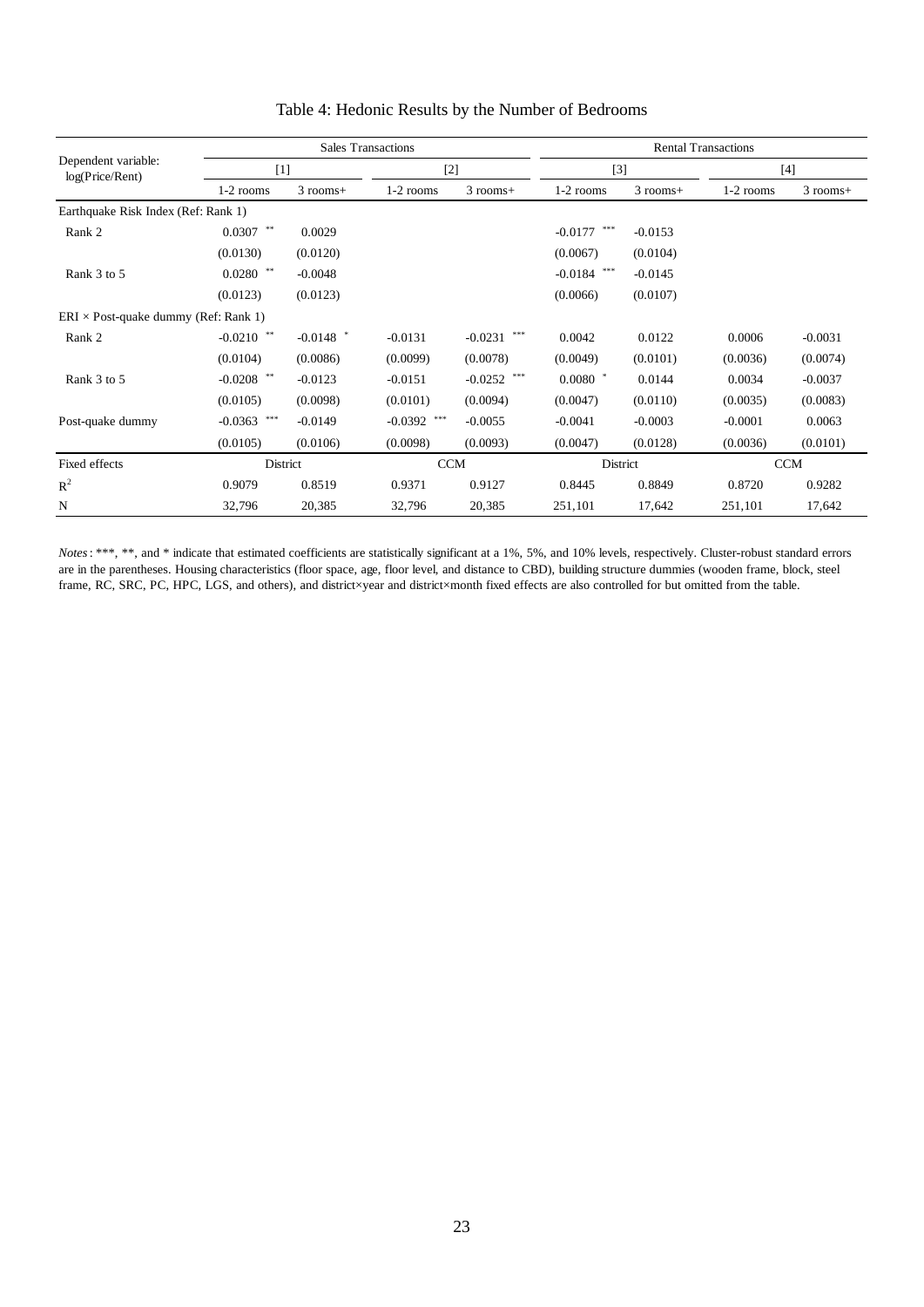|                                             |                  | <b>Sales Transactions</b> |                  |                  | <b>Rental Transactions</b> |              |              |              |  |
|---------------------------------------------|------------------|---------------------------|------------------|------------------|----------------------------|--------------|--------------|--------------|--|
| Dependent variable:<br>log(Price/Rent)      | $[1]$            |                           | $[2]$            |                  |                            | $[3]$        |              | $[4]$        |  |
|                                             | Fifth floor-     | Sixth floor+              | Fifth floor-     | Sixth floor+     | Fifth floor-               | Sixth floor+ | Fifth floor- | Sixth floor+ |  |
| Earthquake Risk Index (Ref: Rank 1)         |                  |                           |                  |                  |                            |              |              |              |  |
| Rank 2                                      | $-0.0030$        | ***<br>0.0574             |                  |                  | ***<br>$-0.0199$           | $-0.0068$    |              |              |  |
|                                             | (0.0098)         | (0.0164)                  |                  |                  | (0.0065)                   | (0.0108)     |              |              |  |
| Rank 3 to 5                                 | $-0.0094$        | ***<br>0.0529             |                  |                  | ***<br>$-0.0186$           | $-0.0105$    |              |              |  |
|                                             | (0.0099)         | (0.0149)                  |                  |                  | (0.0066)                   | (0.0100)     |              |              |  |
| $ERI \times Post-quake dummy (Ref: Rank 1)$ |                  |                           |                  |                  |                            |              |              |              |  |
| Rank 2                                      | $-0.0090$        | ***<br>$-0.0354$          | $-0.0059$        | ***<br>$-0.0331$ | 0.0064                     | 0.0025       | 0.0023       | $-0.0011$    |  |
|                                             | (0.0080)         | (0.0132)                  | (0.0072)         | (0.0121)         | (0.0048)                   | (0.0078)     | (0.0037)     | (0.0064)     |  |
| Rank 3 to 5                                 | $-0.0059$        | ***<br>$-0.0348$          | $-0.0037$        | $-0.0362$ ***    | $0.0092$ *                 | 0.0080       | 0.0038       | 0.0058       |  |
|                                             | (0.0088)         | (0.0124)                  | (0.0083)         | (0.0113)         | (0.0048)                   | (0.0076)     | (0.0037)     | (0.0061)     |  |
| Post-quake dummy                            | ***<br>$-0.0340$ | $-0.0174$                 | ***<br>$-0.0323$ | $-0.0181$ *      | $-0.0060$                  | 0.0017       | $-0.0010$    | 0.0027       |  |
|                                             | (0.0096)         | (0.0121)                  | (0.0088)         | (0.0103)         | (0.0047)                   | (0.0083)     | (0.0037)     | (0.0071)     |  |
| Fixed effects                               |                  | District                  | <b>CCM</b>       |                  | District                   |              | <b>CCM</b>   |              |  |
| $R^2$                                       | 0.9077           | 0.8941                    | 0.9355           | 0.9375           | 0.8415                     | 0.8914       | 0.8698       | 0.9228       |  |
| N                                           | 31,430           | 21,751                    | 31,430           | 21,751           | 217,908                    | 50,835       | 217,908      | 50,835       |  |

# Table 5: Hedonic Results by Floor Levels

*Notes*: \*\*\*, \*\*, and \* indicate that estimated coefficients are statistically significant at a 1%, 5%, and 10% levels, respectively. Cluster-robust standard errors are in the parentheses. Housing characteristics (floor space, age, floor level, and distance to CBD), building structure dummies (wooden frame, block, steel frame, RC, SRC, PC, HPC, LGS, and others), and district×year and district×month fixed effects are also controlled for but omitted from the table.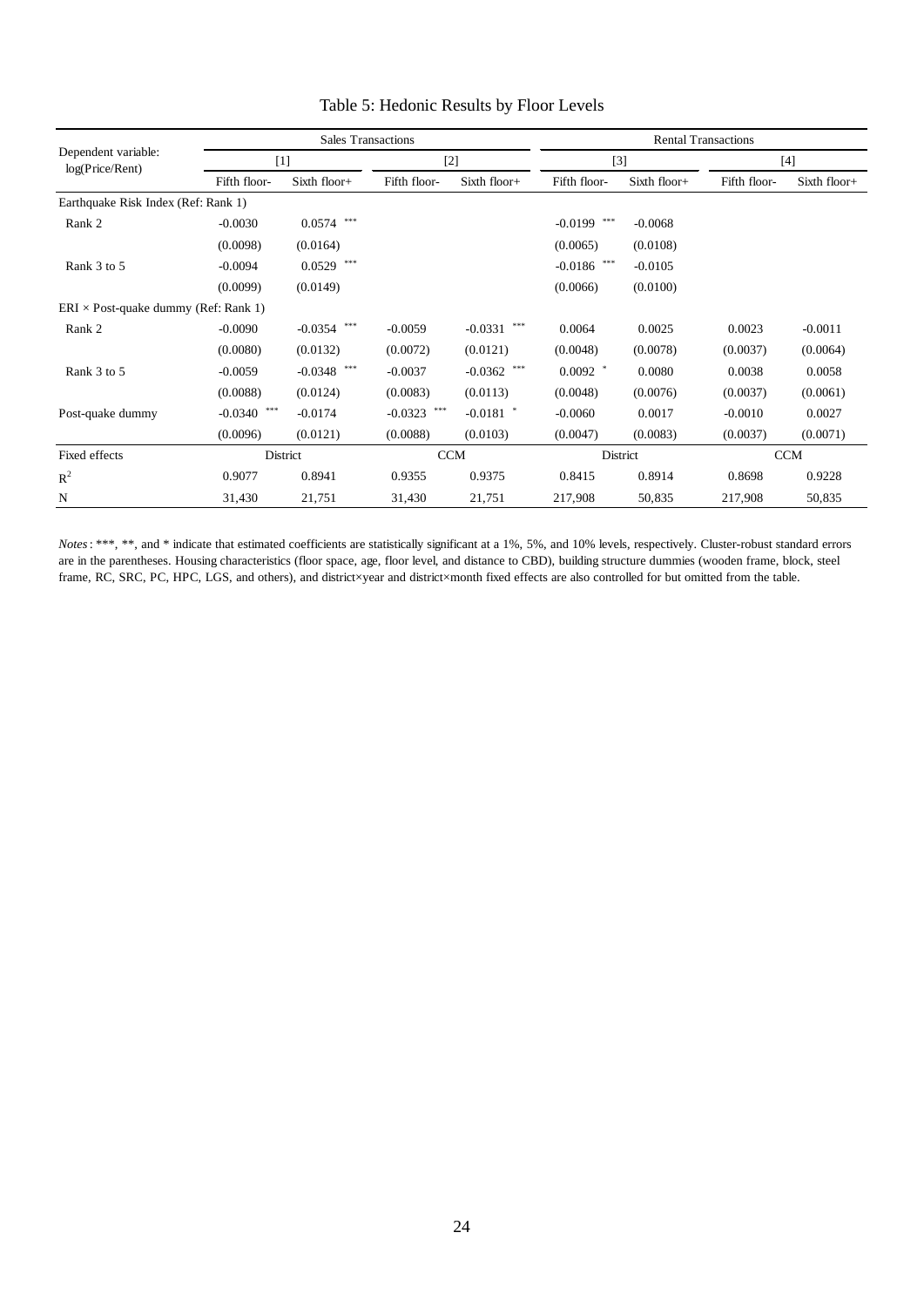| Dependent variable:                                 | <b>Sales Transactions</b> |                  | <b>Rental Transactions</b> |            |  |  |  |
|-----------------------------------------------------|---------------------------|------------------|----------------------------|------------|--|--|--|
| log(Price/Rent)                                     | $[1]$                     | $[2]$            | $[3]$                      | $[4]$      |  |  |  |
| (a) Building Collapse Risk                          |                           |                  |                            |            |  |  |  |
| Building Collapse Risk Index (BCRI) (Ref: Low risk) |                           |                  |                            |            |  |  |  |
| Medium risk (rank 2)                                | 0.0186                    |                  | $-0.0191$                  |            |  |  |  |
|                                                     | (0.0112)                  |                  | (0.0066)                   |            |  |  |  |
| High risk (rank 3 to 5)                             | 0.0191                    |                  | $-0.0294$                  |            |  |  |  |
|                                                     | (0.0123)                  |                  | (0.0069)                   |            |  |  |  |
| $BCRI \times Post-quake dummy (Ref: Low risk)$      |                           |                  |                            |            |  |  |  |
| Medium risk (rank 2)                                | ***<br>$-0.0241$          | $-0.0206$        | 0.0067                     | 0.0014     |  |  |  |
|                                                     | (0.0080)                  | (0.0073)         | (0.0047)                   | (0.0034)   |  |  |  |
| High risk (rank 3 to 5)                             | $-0.0265$                 | $-0.0236$        | 0.0119                     | 0.0077     |  |  |  |
|                                                     | (0.0092)                  | (0.0086)         | (0.0049)                   | (0.0035)   |  |  |  |
| Post-quake dummy                                    | ***<br>$-0.0241$          | $-0.0243$<br>*** | $-0.0055$                  | $-0.0012$  |  |  |  |
|                                                     | (0.0080)                  | (0.0071)         | (0.0046)                   | (0.0034)   |  |  |  |
| Fixed effects                                       | District                  | <b>CCM</b>       | District                   | <b>CCM</b> |  |  |  |
| $R^2$                                               | 0.9036                    | 0.9359           | 0.8616                     | 0.8877     |  |  |  |
| N                                                   | 53,181                    | 53,181           | 268,743                    | 268,743    |  |  |  |
| (b) Fire Risk                                       |                           |                  |                            |            |  |  |  |
| Fire Risk Index (FRI) (Ref: Low risk)               |                           |                  |                            |            |  |  |  |
| Medium risk (rank 2)                                | 0.0158                    |                  | $-0.0125$                  |            |  |  |  |
|                                                     | (0.0111)                  |                  | (0.0066)                   |            |  |  |  |
| High risk (rank 3 to 5)                             | 0.0039                    |                  | $-0.0155$                  |            |  |  |  |
|                                                     | (0.0106)                  |                  | (0.0065)                   |            |  |  |  |
| $FRI \times Post$ -quake dummy (Ref: Low risk)      |                           |                  |                            |            |  |  |  |
| Medium risk (rank 2)                                | $-0.0062$                 | $-0.0104$        | 0.0028                     | 0.0001     |  |  |  |
|                                                     | (0.0077)                  | (0.0071)         | (0.0049)                   | (0.0035)   |  |  |  |
| High risk (rank 3 to 5)                             | $-0.0111$                 | $-0.0108$        | 0.0067                     | 0.0018     |  |  |  |
|                                                     | (0.0078)                  | (0.0073)         | (0.0047)                   | (0.0033)   |  |  |  |
| Post-quake dummy                                    | $-0.0359$                 | $-0.0323$        | $-0.0018$                  | 0.0014     |  |  |  |
|                                                     | (0.0077)                  | (0.0068)         | (0.0046)                   | (0.0034)   |  |  |  |
| Fixed effects                                       | District                  | <b>CCM</b>       | District                   | <b>CCM</b> |  |  |  |
| $R^2$                                               | 0.9036                    | 0.9359           | 0.8614                     | 0.8877     |  |  |  |
| N                                                   | 53,181                    | 53,181           | 268,743                    | 268,743    |  |  |  |

*Notes*: \*\*\*, \*\*, and \* indicate that estimated coefficients are statistically significant at a 1%, 5%, and 10% levels, respectively. Cluster-robust standard errors are in the parentheses. Housing characteristics (floor space, age, floor level, and distance to CBD), building structure dummies (wooden frame, block, steel frame, RC, SRC, PC, HPC, LGS, and others), and district×year and district×month fixed effects are also controlled for but omitted from the table.